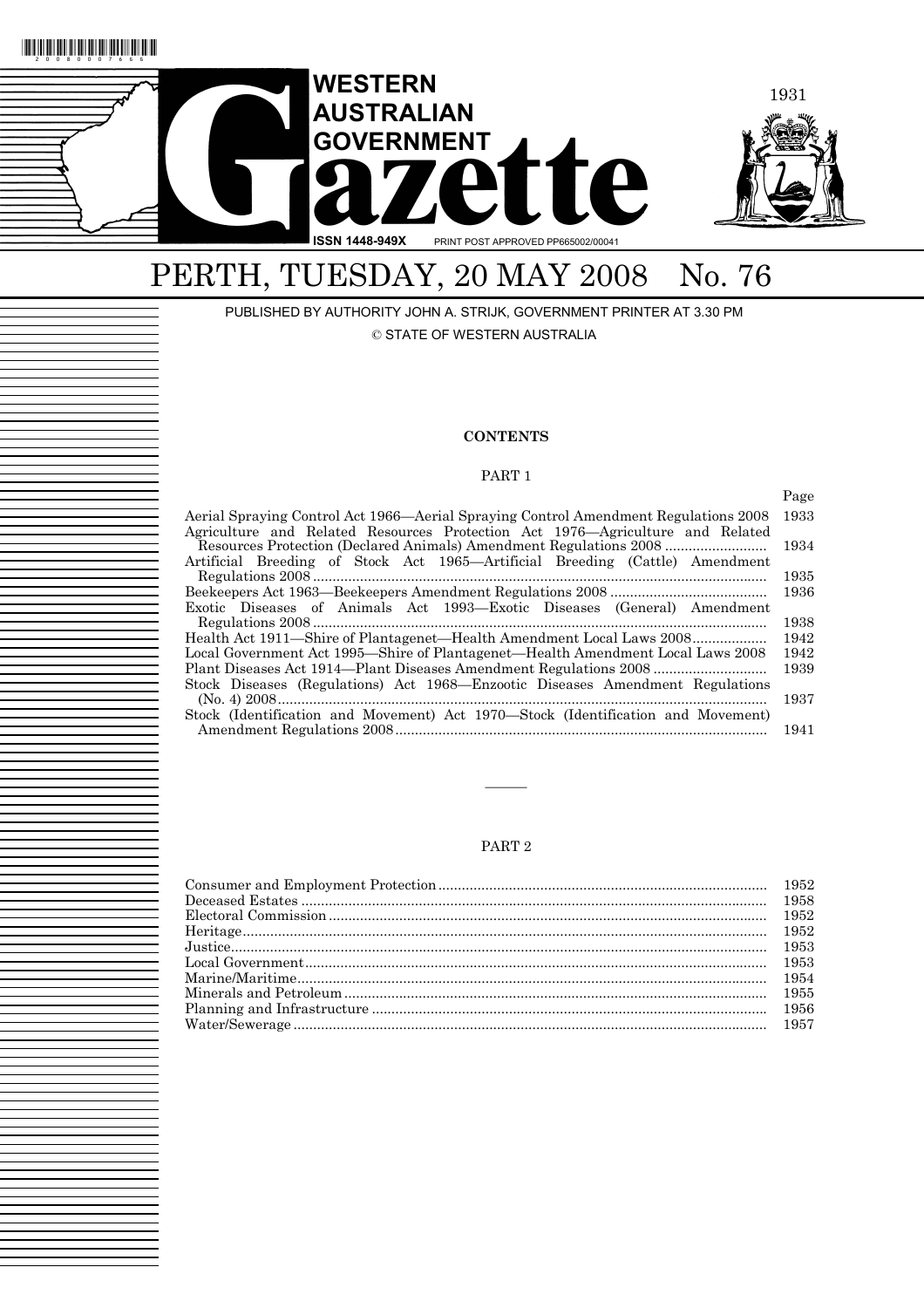## **IMPORTANT COPYRIGHT NOTICE**

© State of Western Australia

This work is copyright. Apart from any use as permitted under the *Copyright Act 1968*, no part may be reproduced by any process without written permission from the Attorney General for Western Australia. Inquiries in the first instance should be directed to the Government Printer, State Law Publisher, 10 William St, Perth 6000.

## **PUBLISHING DETAILS**

The Western Australian *Government Gazette* is published by State Law Publisher for the State of Western Australia on Tuesday and Friday of each week unless disrupted by Public Holidays or unforeseen circumstances.

Special *Government Gazettes* containing notices of an urgent or particular nature are published periodically.

The following guidelines should be followed to ensure publication in the *Government Gazette*.

- Material submitted to the Executive Council prior to gazettal will require a copy of the signed Executive Council Minute Paper and in some cases the Parliamentary Counsel's Certificate.
- Copy must be lodged with the Sales and Editorial Section, State Law Publisher no later than 12 noon on Wednesday (Friday edition) or 12 noon on Friday (Tuesday edition).

Delivery address: State Law Publisher Ground Floor, 10 William St. Perth, 6000 Telephone: 9321 7688 Fax: 9321 7536

- Inquiries regarding publication of notices can be directed to the Editor on (08) 9426 0010.
- Lengthy or complicated notices should be forwarded early to allow for preparation. Failure to observe this request could result in the notice being held over.

If it is necessary through isolation or urgency to fax copy, confirmation is not required by post. *If original copy is forwarded later and published, the cost will be borne by the advertiser.* 

## **ADVERTISING RATES AND PAYMENTS**

EFFECTIVE FROM 1 JULY 2007 (Prices include GST).

Deceased Estate notices, (per estate)—\$24.75

Real Estate and Business Agents and Finance Brokers Licences, (per notice)—\$57.75

Other articles in Public Notices Section—\$57.75 minimum charge (except items of an exceptionally large nature. In these instances arrangements will be made for pricing the notice at time of lodging).

All other Notices

Per Column Centimetre—\$11.55

Bulk Notices—\$211.00 per page

Clients who have an account will be invoiced for advertising charges.

Clients without an account will need to pay at time of lodging the notice.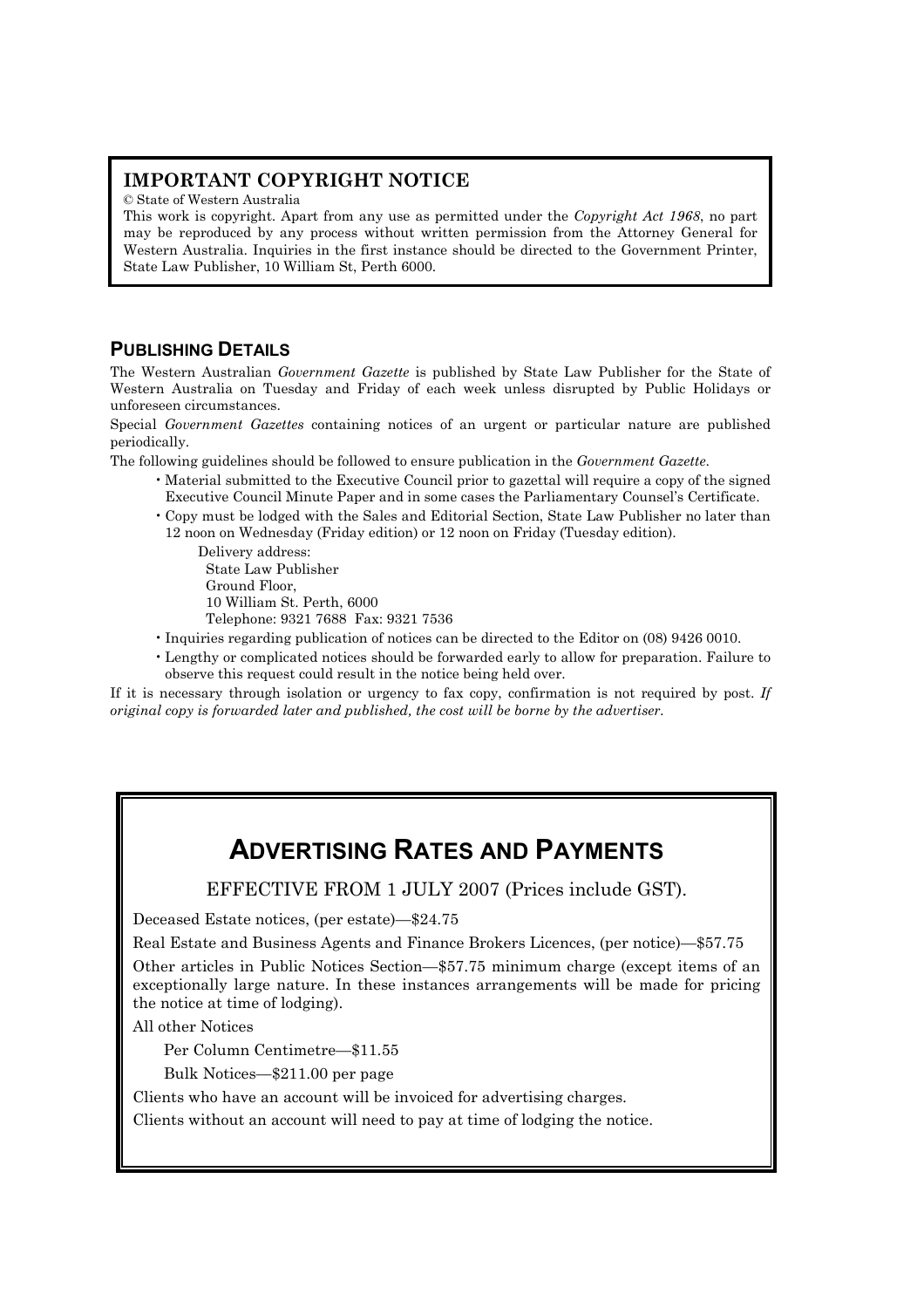## **— PART 1 —**

## **AGRICULTURE**

**AG301\*** 

Aerial Spraying Control Act 1966

## **Aerial Spraying Control Amendment Regulations 2008**

Made by the Governor in Executive Council.

## **1. Citation**

 These regulations are the *Aerial Spraying Control Amendment Regulations 2008*.

### **2. Commencement**

These regulations come into operation as follows:

- (a) regulations 1 and  $2$  on the day on which these regulations are published in the *Gazette*;
- (b) the rest of the regulations on 1 July 2008.

## **3. The regulations amended**

 The amendments in these regulations are to the *Aerial Spraying Control Regulations 1971*.

## **4. Regulation 4 amended**

 Regulation 4(3)(b) is amended by deleting "\$11.50." and inserting instead —

 $\degree$  \$11.90. ".

## **5. Regulation 9 amended**

 Regulation 9(2)(b) is amended by deleting "\$21.50" and inserting instead —

 $\degree$  \$22.20 ".

By Command of the Governor,

M. C. WAUCHOPE, Clerk of the Executive Council.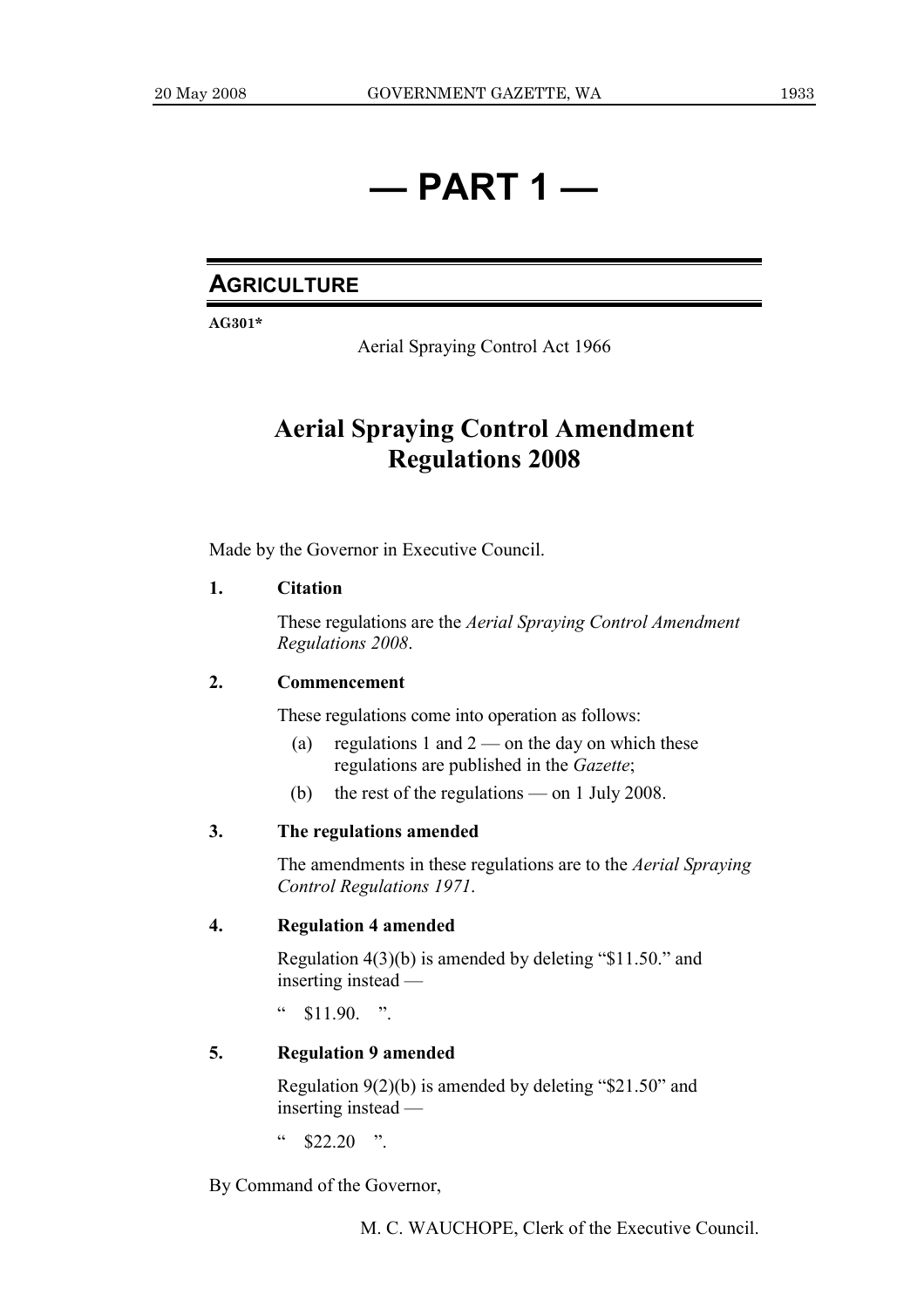**AG302\*** 

Agriculture and Related Resources Protection Act 1976

## **Agriculture and Related Resources Protection (Declared Animals) Amendment Regulations 2008**

Made by the Governor in Executive Council.

## **1. Citation**

 These regulations are the *Agriculture and Related Resources Protection (Declared Animals) Amendment Regulations 2008*.

## **2. Commencement**

These regulations come into operation as follows:

- (a) regulations 1 and  $2$  on the day on which these regulations are published in the *Gazette*;
- (b) the rest of the regulations on 1 July 2008.

### **3. The regulations amended**

 The amendments in these regulations are to the *Agriculture and Related Resources Protection (Declared Animals) Regulations 1985*.

## **4. Regulation 15 amended**

 Regulation 15(2) is amended by deleting "\$136.50" and inserting instead —

 $"$  \$141.00 ".

## **5. Regulation 16 amended**

 Regulation 16(2)(d) is amended by deleting "\$80." and inserting instead —

 $"$  \$83. ".

By Command of the Governor,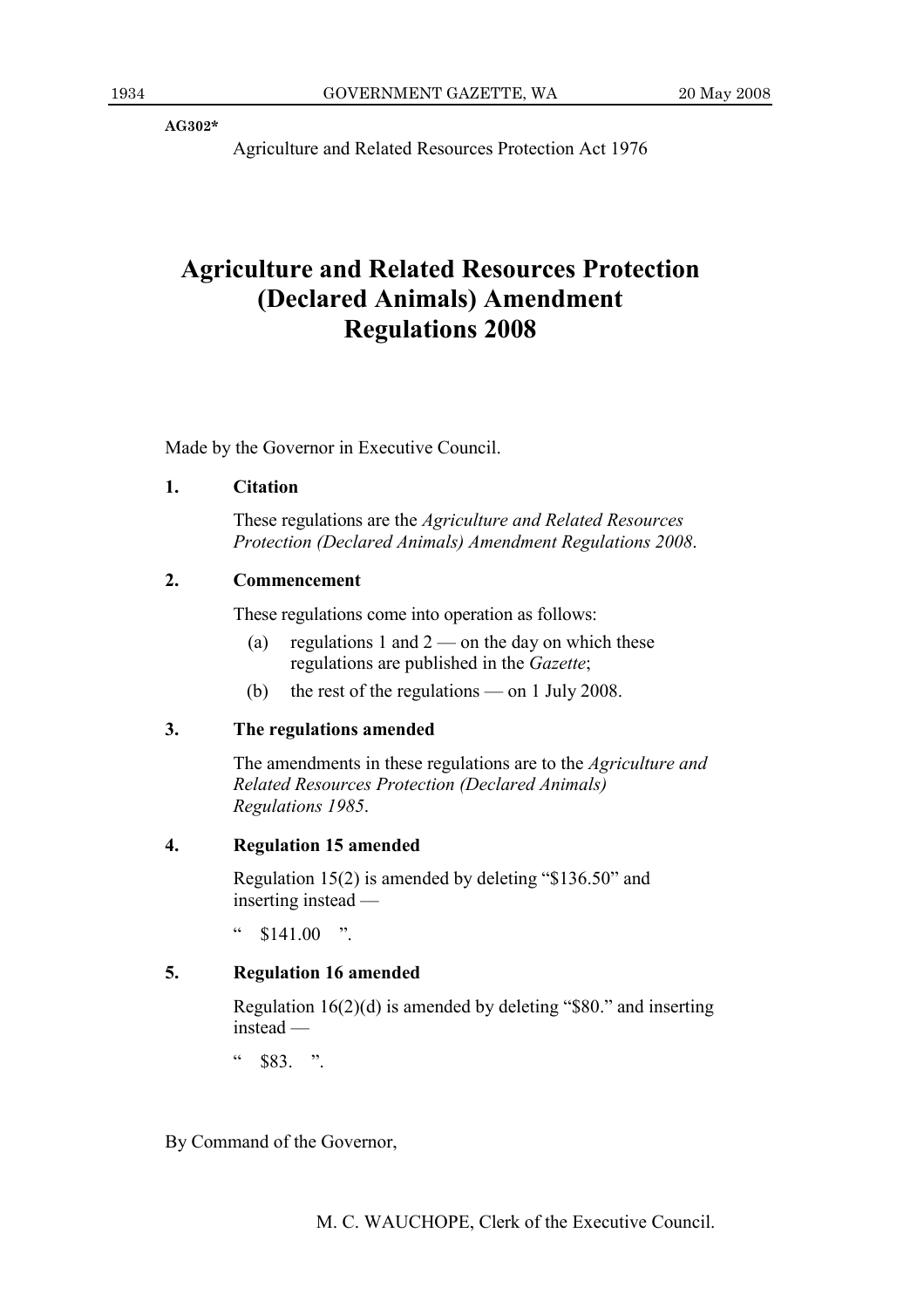**AG303\*** 

Artificial Breeding of Stock Act 1965

## **Artificial Breeding (Cattle) Amendment Regulations 2008**

Made by the Governor in Executive Council.

## **1. Citation**

 These regulations are the *Artificial Breeding (Cattle) Amendment Regulations 2008*.

### **2. Commencement**

These regulations come into operation as follows:

- (a) regulations1 and  $2$  on the day on which these regulations are published in the *Gazette*;
- (b) the rest of the regulations on 1 July 2008.

## **3. The regulations amended**

 The amendments in these regulations are to the *Artificial Breeding (Cattle) Regulations 1978*.

## **4. Regulation 5 amended**

 Regulation 5(2) is repealed and the following subregulation is inserted instead —

- .<br>cc
- (2) The following fees are payable in respect of the matters listed below —

| (a) | for the issue or renewal of a licence for the<br>collection and processing of semen for                                                                                       |          |
|-----|-------------------------------------------------------------------------------------------------------------------------------------------------------------------------------|----------|
|     |                                                                                                                                                                               | \$652.00 |
| (b) | for the issue or renewal of a licence for                                                                                                                                     |          |
|     |                                                                                                                                                                               | \$435.00 |
| (c) | for the issue or renewal of a licence for the<br>transplanting of ova and processes of<br>production, handling, fertilisation,<br>implantation and storage of ova for general |          |
|     |                                                                                                                                                                               | \$652.00 |
|     | for the transfer or variation of a licence                                                                                                                                    | \$109.00 |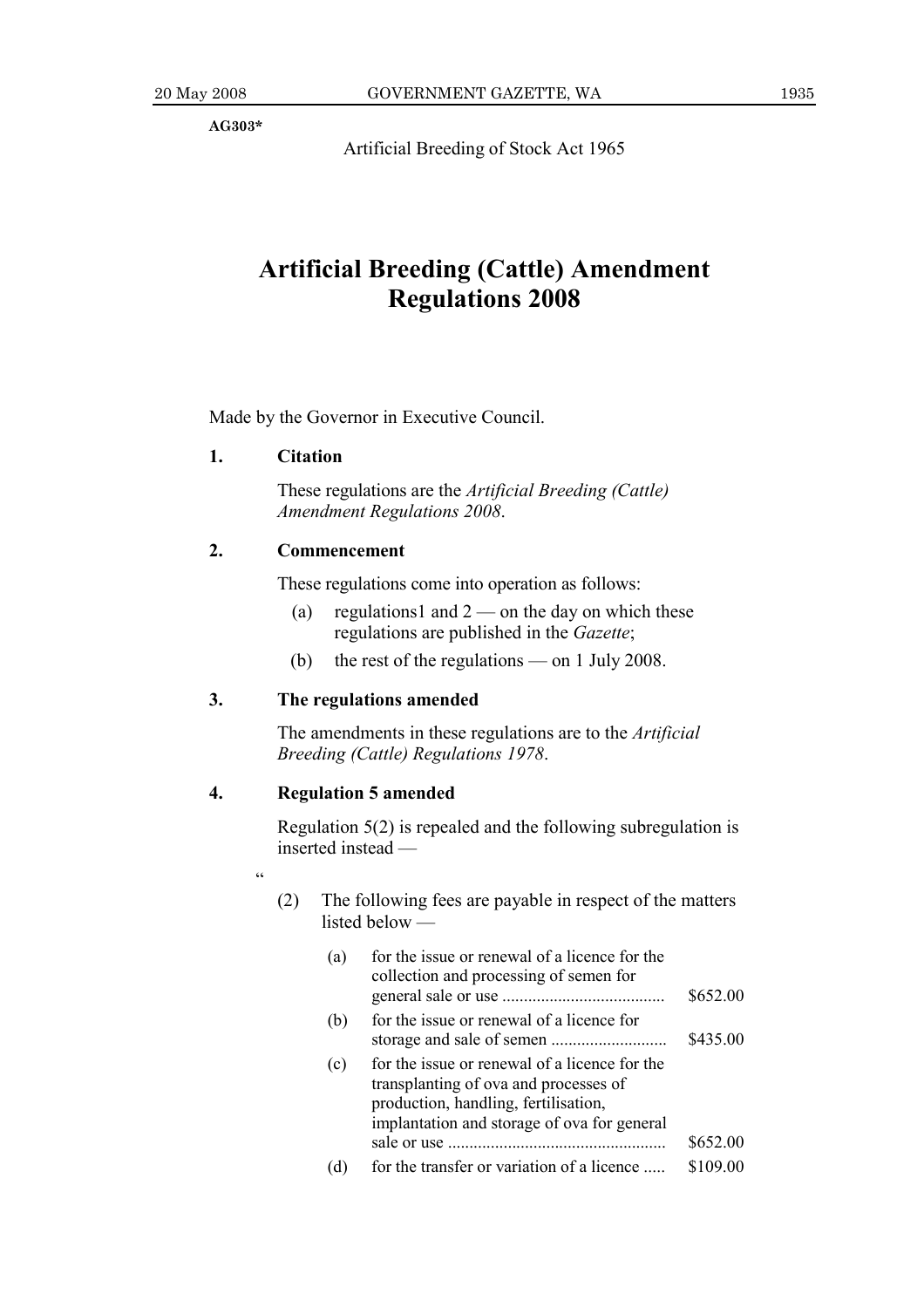| (e) |      | for an application for a certificate of<br>$\mathop{\mathrm{compactency}}$ — |                |
|-----|------|------------------------------------------------------------------------------|----------------|
|     | (1)  | in respect of the class of                                                   | \$66.00        |
|     | (11) | in respect of any other class                                                | \$435.00<br>,, |
|     |      |                                                                              |                |

By Command of the Governor,

M. C. WAUCHOPE, Clerk of the Executive Council.

**AG304\*** 

Beekeepers Act 1963

———————————

## **Beekeepers Amendment Regulations 2008**

Made by the Governor in Executive Council.

### **1. Citation**

 These regulations are the *Beekeepers Amendment Regulations 2008*.

## **2. Commencement**

These regulations come into operation as follows:

- (a) regulations 1 and  $2$  on the day on which these regulations are published in the *Gazette*;
- (b) the rest of the regulations on 1 July 2008.

## **3. The regulations amended**

 The amendments in these regulations are to the *Beekeepers Regulations 1963*.

## **4. Third Schedule amended**

The Third Schedule is amended as follows:

- (a) in item 1 by deleting "\$30.50" and inserting instead  $\degree$  \$31.50 ";
- (b) in item 2 by deleting "\$18.30" and inserting instead  $\degree$  \$18.90 ".

## By Command of the Governor,

M. C. WAUCHOPE, Clerk of the Executive Council.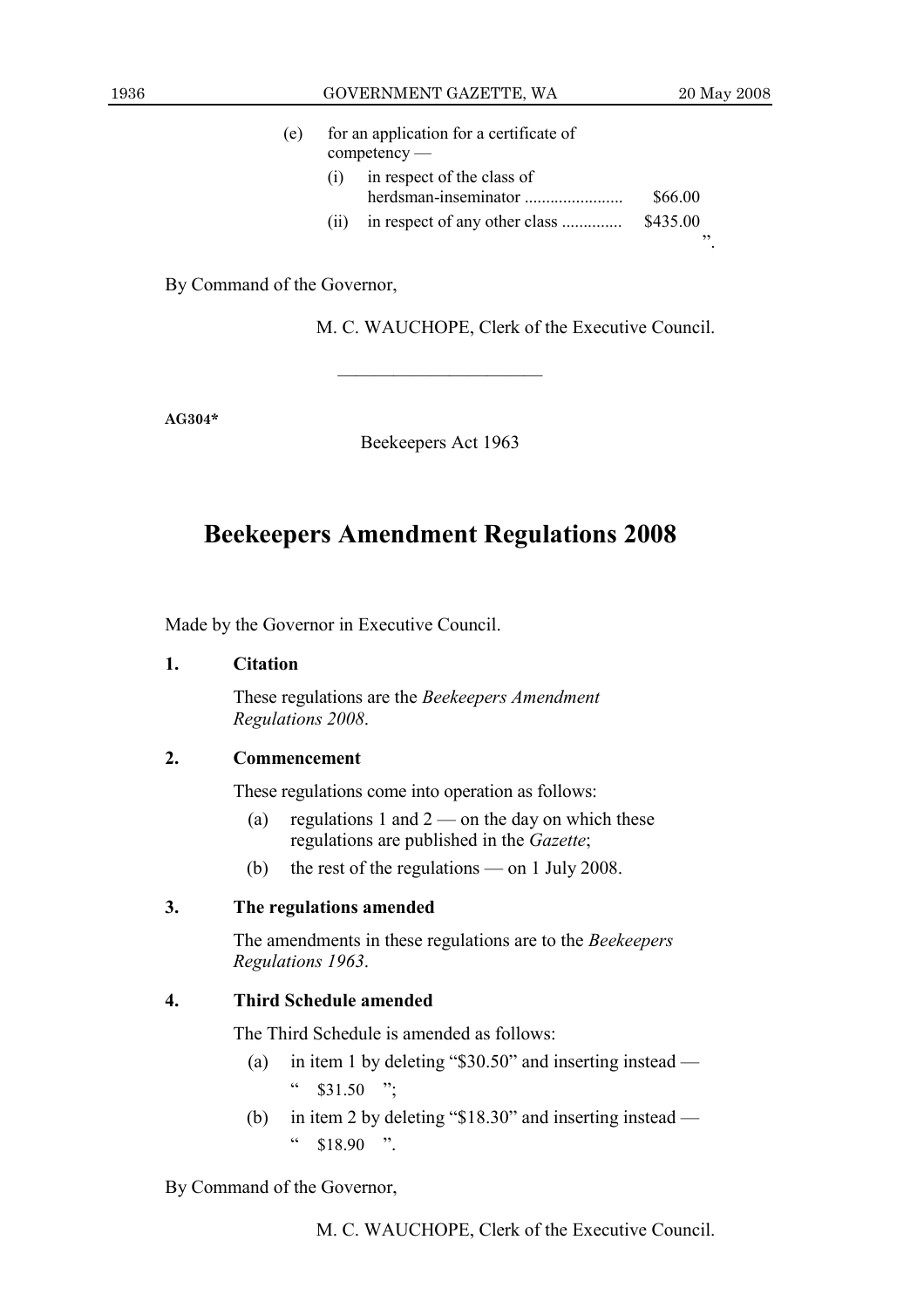**AG305\*** 

Stock Diseases (Regulations) Act 1968

## **Enzootic Diseases Amendment Regulations (No. 4) 2008**

Made by the Governor in Executive Council.

## **1. Citation**

 These regulations are the *Enzootic Diseases Amendment Regulations (No. 4) 2008*.

## **2. Commencement**

These regulations come into operation as follows:

- (a) regulations 1 and  $2$  on the day on which these regulations are published in the *Gazette*;
- (b) the rest of the regulations on 1 July 2008.

## **3. The regulations amended**

 The amendments in these regulations are to the *Enzootic Diseases Regulations 1970*.

## **4. Schedule 4 replaced**

 Schedule 4 is repealed and the following Schedule is inserted instead —

 $\ddot{\epsilon}$ 

## **Schedule 4 — Charges**

|    |                                                      | [r. 28, 31, 42, and 60] |
|----|------------------------------------------------------|-------------------------|
|    | <b>Charges</b>                                       | S                       |
| 1. | Charges for inspection of stock being imported or    |                         |
|    | exported (regulations $28$ and $31$ ) —              |                         |
| A. | <b>Inspection</b> on week day inside normal hours    |                         |
|    | $(6$ a.m. to 6 p.m.) —                               |                         |
|    | per 15 minute unit or part of 15 minute unit         | 27.25                   |
|    | <b>Travel</b> on week day inside normal hours        |                         |
|    | $(6 a.m. to 6 p.m.)$ —                               |                         |
|    | For the first 25 km from headquarters<br>(i)         | 27.25                   |
|    | plus                                                 |                         |
|    | (ii) For each 25 km or part of 25 km in excess of    |                         |
|    | 25 km from headquarters                              | 27.25                   |
| В. | <b>Inspection</b> on week day outside normal hours — |                         |
|    | per 15 minute unit or part of 15 minute unit         | 33.25                   |
|    | Travel on week day outside normal hours —            |                         |
|    | For the first 25 km from headquarters<br>(i)         | 33.25                   |
|    | plus                                                 |                         |
|    | (ii) For each 25 km or part of 25 km in excess of    |                         |
|    | 25 km from headquarters                              | 33.25                   |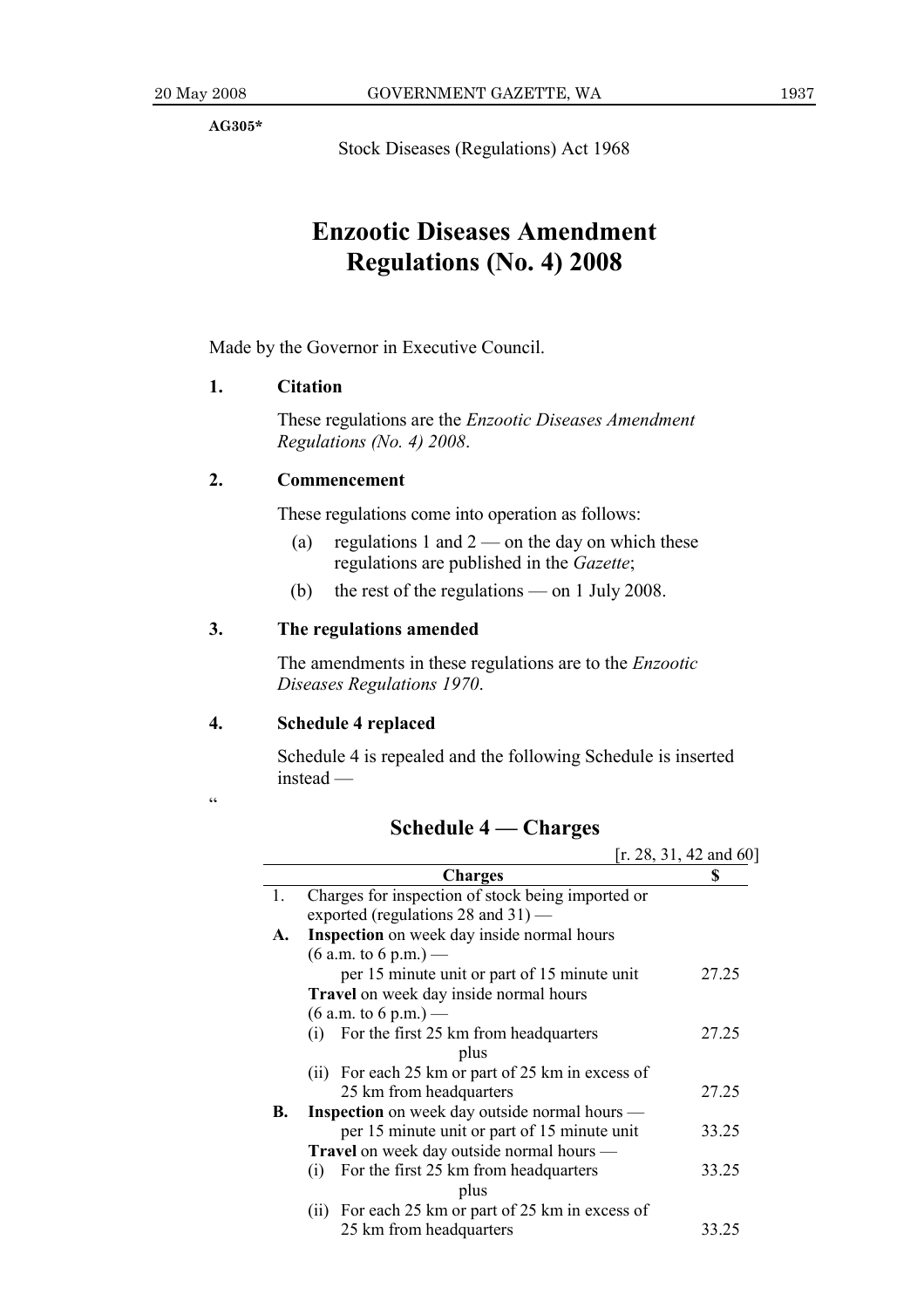| <b>Inspection</b> on Saturday, Sunday or public holiday —<br>minimum fee<br>per 15 minute unit or part of 15 minute unit<br><b>Travel</b> on Saturday, Sunday or public holiday —<br>For the first 25 km from headquarters<br>(i) | 451.00<br>37.50  |
|-----------------------------------------------------------------------------------------------------------------------------------------------------------------------------------------------------------------------------------|------------------|
|                                                                                                                                                                                                                                   |                  |
|                                                                                                                                                                                                                                   |                  |
|                                                                                                                                                                                                                                   |                  |
|                                                                                                                                                                                                                                   |                  |
|                                                                                                                                                                                                                                   | 37.50            |
| plus                                                                                                                                                                                                                              |                  |
| (ii) For each 25 km or part of 25 km in excess of                                                                                                                                                                                 |                  |
| 25 km from headquarters                                                                                                                                                                                                           | 37.50            |
| Charges for supply of Triclabendazole —                                                                                                                                                                                           |                  |
| Minimum charge per session (regardless of number                                                                                                                                                                                  |                  |
| of animals)                                                                                                                                                                                                                       | 23.50            |
| or per kg body weight of each animal (where the sum                                                                                                                                                                               |                  |
| is greater than minimum fee $)$ —                                                                                                                                                                                                 |                  |
| up to $35 \text{ kg}$                                                                                                                                                                                                             | 0.70             |
| $36 - 100$ kg                                                                                                                                                                                                                     | 1.95             |
| $101 - 300$ kg                                                                                                                                                                                                                    | 4.35             |
| $301 - 600$ kg                                                                                                                                                                                                                    | 8.75             |
|                                                                                                                                                                                                                                   | 11.30            |
|                                                                                                                                                                                                                                   | more than 600 kg |

By Command of the Governor,

M. C. WAUCHOPE, Clerk of the Executive Council.

**AG306\*** 

Exotic Diseases of Animals Act 1993

———————————

## **Exotic Diseases (General) Amendment Regulations 2008**

Made by the Governor in Executive Council.

## **1. Citation**

 These regulations are the *Exotic Diseases (General) Amendment Regulations 2008*.

## **2. Commencement**

These regulations come into operation as follows:

- (a) regulations 1 and  $2$  on the day on which these regulations are published in the *Gazette*;
- (b) the rest of the regulations on 1 July 2008.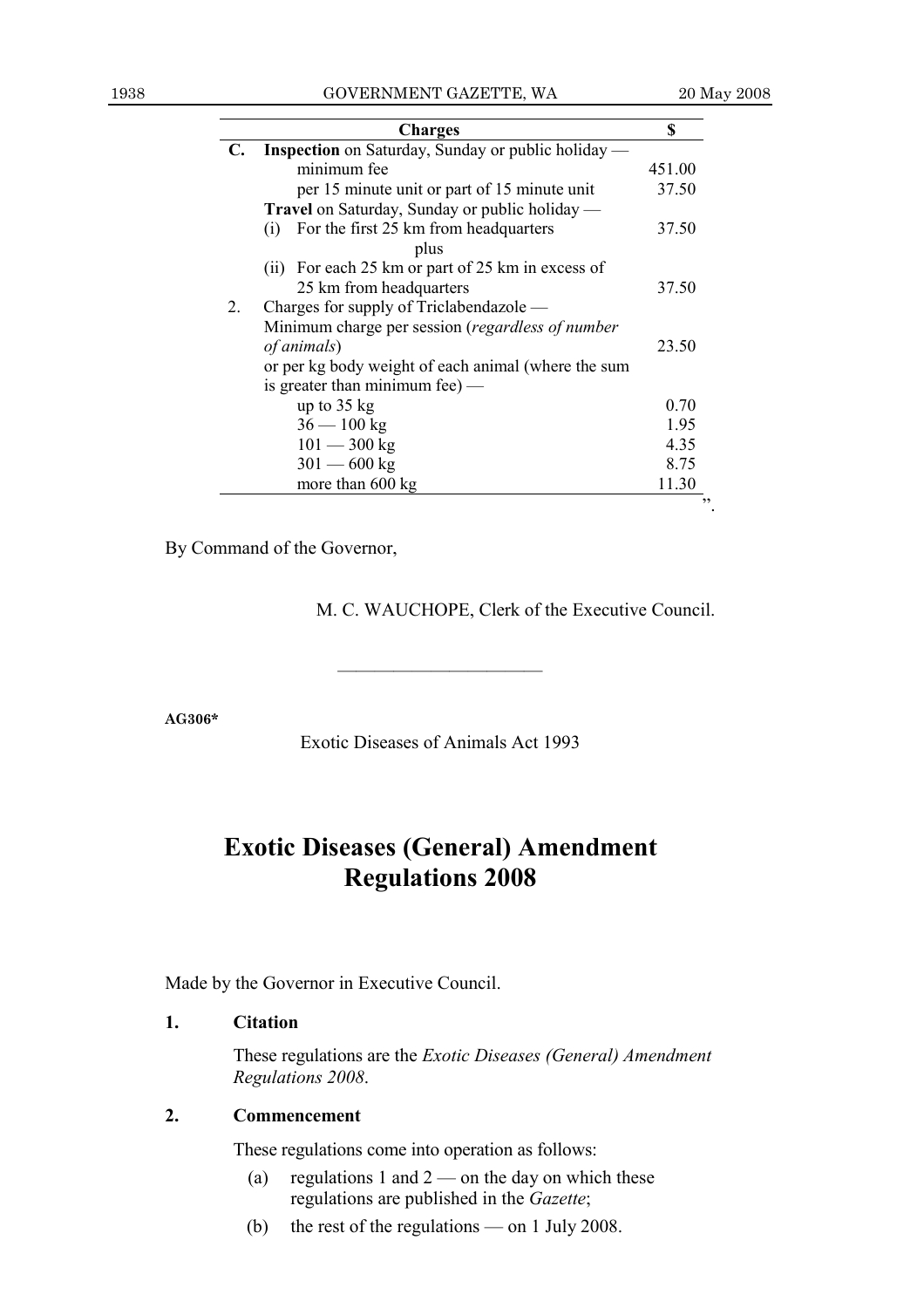## **3. The regulations amended**

 The amendments in these regulations are to the *Exotic Diseases (General) Regulations 1970*.

## **4. Regulation 13E amended**

 Regulation 13E(4) is amended by deleting "\$248.00." and inserting instead —

" \$257.00. ".

By Command of the Governor,

M. C. WAUCHOPE, Clerk of the Executive Council.

**AG307\*** 

Plant Diseases Act 1914

———————————

## **Plant Diseases Amendment Regulations 2008**

Made by the Governor in Executive Council.

### **1. Citation**

 These regulations are the *Plant Diseases Amendment Regulations 2008*.

### **2. Commencement**

These regulations come into operation as follows:

- (a) regulations 1 and  $2$  on the day on which these regulations are published in the *Gazette*;
- (b) the rest of the regulations on 1 July 2008.

## **3. The regulations amended**

 The amendments in these regulations are to the *Plant Diseases Regulations 1989*.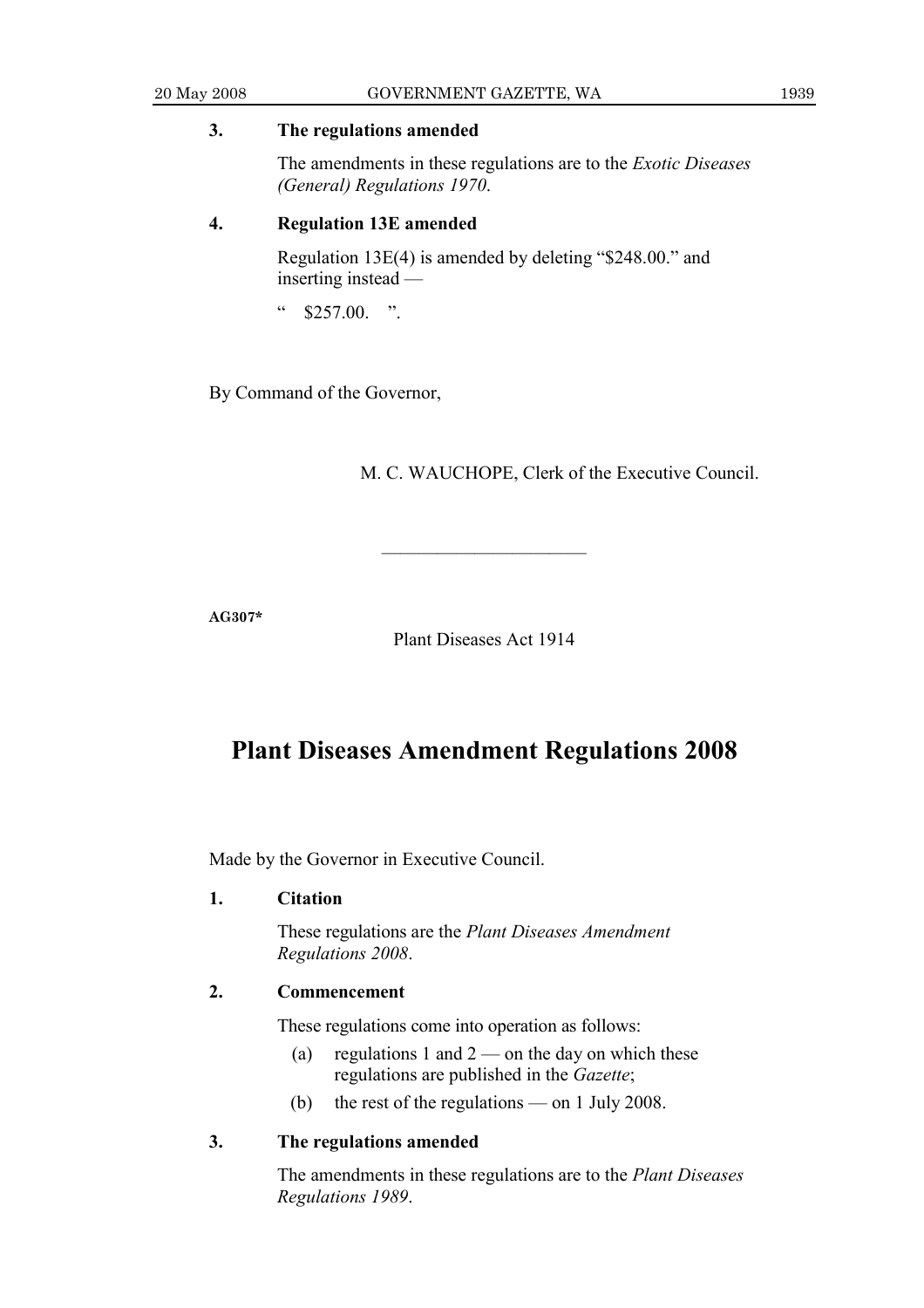## **4. Regulation 19P amended**

- (1) Regulation 19P(1) is amended as follows:
	- (a) in paragraph (a) by deleting "\$200.00;" and inserting instead —
		- $\degree$  \$207.00; ";
	- (b) in paragraph (b) by deleting "\$200.00." and inserting instead —

 $\frac{1}{2}$  \$207.00. ".

 (2) Regulation 19P(2) is amended by deleting "\$43.00." and inserting instead —

 $\cdot$  \$44.50. ".

## **5. Schedule 2 amended**

 Schedule 2 is amended in each item listed in column 1 of the Table to this regulation by deleting the figure set out in column 2 and inserting instead the figure set out in column 3 opposite that item.

**Table** 

| Column 1<br><b>Item</b> | Column <sub>2</sub><br><b>Delete</b> | Column 3<br><b>Insert instead</b> |  |
|-------------------------|--------------------------------------|-----------------------------------|--|
| 1(a)                    | 34.25                                | 35.50                             |  |
| 1(b)                    | 35.25                                | 36.45                             |  |
| 1(c)                    | 43.25                                | 44.75                             |  |
| 1(c)                    | 44.25                                | 45.75                             |  |
| 1(c)                    | 34.25                                | 35.50                             |  |
| 1(c)                    | 106.00                               | 110.00                            |  |
| 2(a)                    | 45.25                                | 46.75                             |  |
| 2(b)                    | 60.00                                | 62.00                             |  |
| 2(b)                    | 45.25                                | 46.75                             |  |
| 2(b)                    | 134.00                               | 139.00                            |  |
| 3(a)                    | 335.00                               | 346.00                            |  |
| 3(a)                    | 52.00                                | 54.00                             |  |
| 3(b)                    | 451.00                               | 466.00                            |  |
| 3(b)                    | 67.00                                | 69.50                             |  |
| 3                       | 134.00                               | 139.00                            |  |
| $\overline{4}$          | 20.00                                | 20.70                             |  |
| 5                       | 59.50                                | 61.50                             |  |

By Command of the Governor,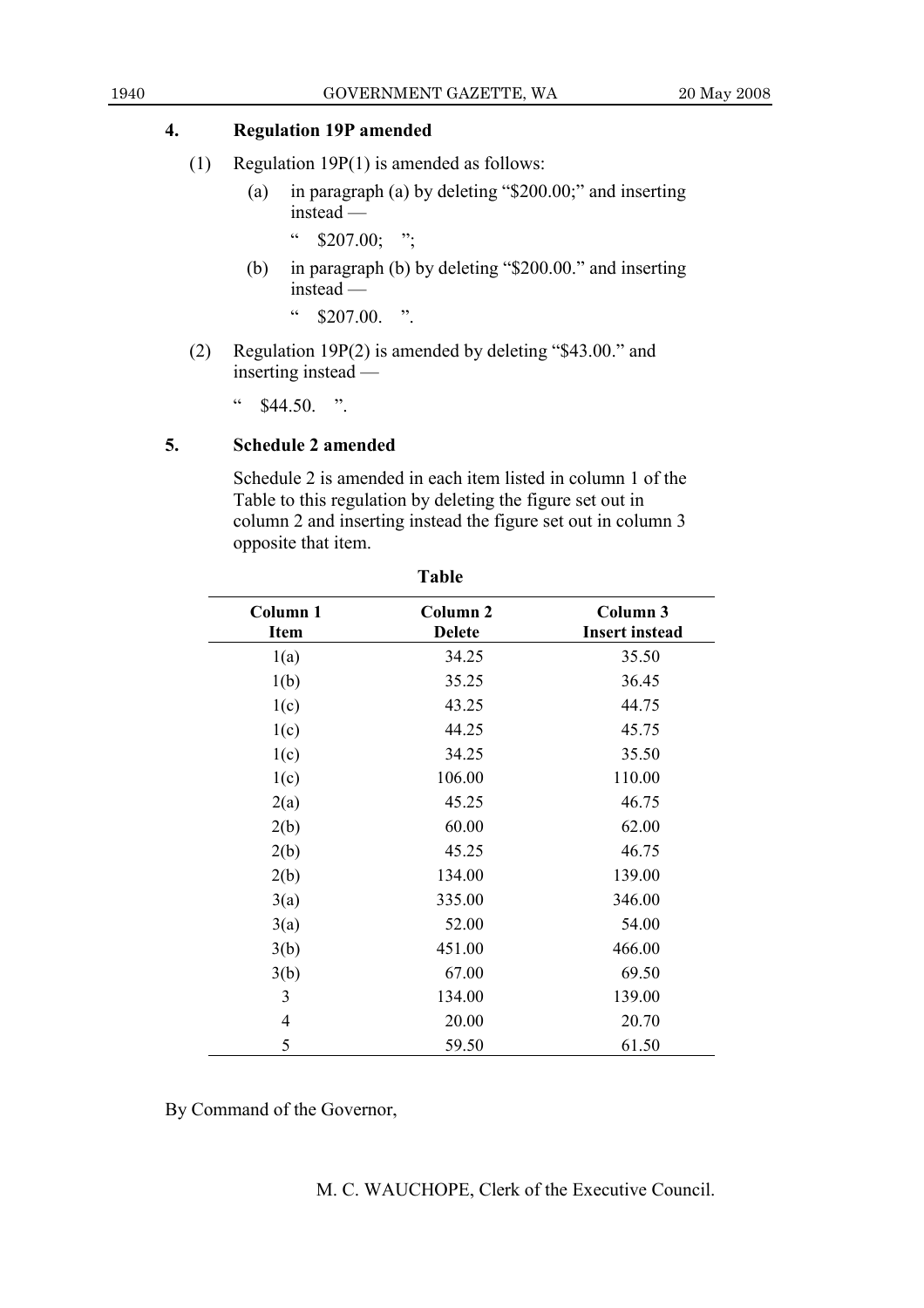**AG308\*** 

Stock (Identification and Movement) Act 1970

## **Stock (Identification and Movement) Amendment Regulations 2008**

Made by the Governor in Executive Council.

## **1. Citation**

 These regulations are the *Stock (Identification and Movement) Amendment Regulations 2008*.

### **2. Commencement**

These regulations come into operation as follows:

- (a) regulations 1 and  $2$  on the day on which these regulations are published in the *Gazette*;
- (b) the rest of the regulations on 1 July 2008.

### **3. The regulations amended**

 The amendments in these regulations are to the *Stock (Identification and Movement) Regulations 1972*.

## **4. Schedule 2 amended**

 Schedule 2 items 2, 4 and 5 are amended by deleting "55" and inserting instead —

———————————

 $\frac{1}{2}$  57 ".

By Command of the Governor,

M. C. WAUCHOPE, Clerk of the Executive Council.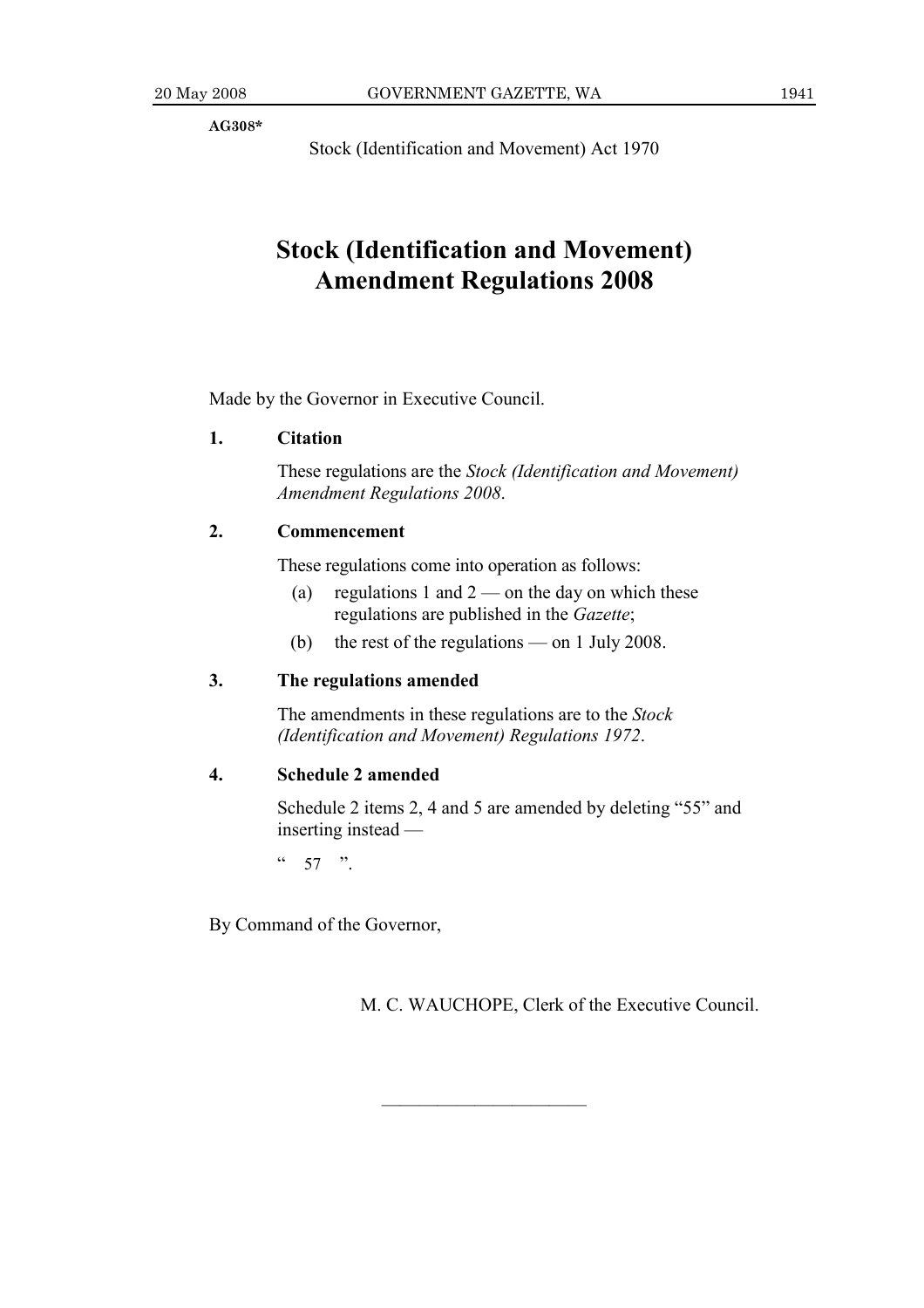## **LOCAL GOVERNMENT**

#### **LG301\***

### **HEALTH ACT 1911**

## **LOCAL GOVERNMENT ACT 1995**

*Shire of Plantagenet* 

#### HEALTH AMENDMENT LOCAL LAWS 2008

Made by the Local Government of the Shire of Plantagenet under Section 342 of the *Health Act 1911* in accordance with Subdivision 2 of Division 2 of Part 3 of the *Local Government Act 1995*.

In these local laws, the Shire of Plantagenet Health Local Laws 1997 made under the Health Act 1911 and passed by the Local Government of the Shire of Plantagenet on 25 November 1997, by notice published in the *Government Gazette* No. 69 Special, on 30 March 1998, are referred to as the principal local laws.

The principal local law is amended as follows—

| <b>Item</b>              | <b>Sections</b><br><b>Affected</b> | Description                                                                                                                                                                                                                                                                                                                                                                                                                                                                                                                                                                                                                                                                                                                                                                                                                                                                                                                                                                                                                                                                                                                                                                                                                                                                                                                                                                                                                                                                                                                                                                                                                                                                                                                                                                                                                                                                                        |
|--------------------------|------------------------------------|----------------------------------------------------------------------------------------------------------------------------------------------------------------------------------------------------------------------------------------------------------------------------------------------------------------------------------------------------------------------------------------------------------------------------------------------------------------------------------------------------------------------------------------------------------------------------------------------------------------------------------------------------------------------------------------------------------------------------------------------------------------------------------------------------------------------------------------------------------------------------------------------------------------------------------------------------------------------------------------------------------------------------------------------------------------------------------------------------------------------------------------------------------------------------------------------------------------------------------------------------------------------------------------------------------------------------------------------------------------------------------------------------------------------------------------------------------------------------------------------------------------------------------------------------------------------------------------------------------------------------------------------------------------------------------------------------------------------------------------------------------------------------------------------------------------------------------------------------------------------------------------------------|
| 1.1<br>$\mathbf{1}$      |                                    | Insert the section title "Citation" above section 1.1.                                                                                                                                                                                                                                                                                                                                                                                                                                                                                                                                                                                                                                                                                                                                                                                                                                                                                                                                                                                                                                                                                                                                                                                                                                                                                                                                                                                                                                                                                                                                                                                                                                                                                                                                                                                                                                             |
| $\overline{2}$<br>1.3(1) |                                    | In subsection $1.3(1)$ in the definition of "Act", delete<br>the words "and includes subsidiary legislation made<br>under the <i>Health Act 1911</i> ".                                                                                                                                                                                                                                                                                                                                                                                                                                                                                                                                                                                                                                                                                                                                                                                                                                                                                                                                                                                                                                                                                                                                                                                                                                                                                                                                                                                                                                                                                                                                                                                                                                                                                                                                            |
| 3<br>1.3(1)              |                                    | In.<br>1.3(1)<br>delete<br>the<br>definition<br>of<br>subsection<br>"approved"<br>and<br>substitute<br>the<br>definition<br>"approved"<br>approved<br>by<br>local<br>means<br>the<br>government".                                                                                                                                                                                                                                                                                                                                                                                                                                                                                                                                                                                                                                                                                                                                                                                                                                                                                                                                                                                                                                                                                                                                                                                                                                                                                                                                                                                                                                                                                                                                                                                                                                                                                                  |
| 1.3(1)<br>4              |                                    | In subsection $1.3(1)$ in the appropriate alphabetical<br>order add the following definitions—<br>""AS<br>1530.2:<br>1993"<br>the<br>standard<br>means<br>published by the Standards Association of<br>Australia as AS 1530.2: 1993 and called<br>"Methods for<br>$_{\rm fire}$<br>testing on buildings<br>structures-<br>materials,<br>components and<br>Tests for flammability of materials.""<br>"AS/NZS 1530.3: 1999" means the standard<br>published by the Standards Association of<br>Australia as AS/NZS 1530.3: 1999 and called<br>"Methods for fire tests on building materials,<br>components and structures-Simultaneous<br>determination<br>of<br><i>ignitability,</i><br>flame<br>heat<br>release<br>and<br>smoke<br>propagation,<br>release.""<br>"AS<br>$1668.2 - 2002$ "<br>the<br>means<br>standard<br>published by the Standards Association of<br>Australia as AS 1668.2-2002 and called<br>"The use of ventilation and air-conditioning"<br>in buildings-Ventilation design for indoor<br>air contaminant control.""<br>ASS<br>$2001.5.4 - 2005"$<br>means the<br>standard<br>published by the Standards Association of<br>Australia as AS 2001.5.4-2005 and called<br>"Methods of tests for textiles—Dimensional<br>change—Domestic<br>washing<br>and<br>drying<br>procedures<br>textile<br>testing<br>(ISO<br>for<br>6330:2000, MOD).""<br>"AS/NZS 3666.2: 2002" means the standard<br>published by the Standards Association of<br>Australia as AS/NZS 3666.2: 2002 and called<br>"Air-handling<br>and<br>water systems<br>οf<br>buildings—Microbial<br>Control—Operation<br>and maintenance.""<br>"AS/NZS ISO 7171.1:2004" means the standard<br>published by the Standards Association of<br>Australia as AS/NZS ISO 7171.1:2004 and<br>"Acoustics—Rating"<br>called<br>οf<br>sound<br>insulation in buildings and of building<br>elements-Airbourne sound insulation."" |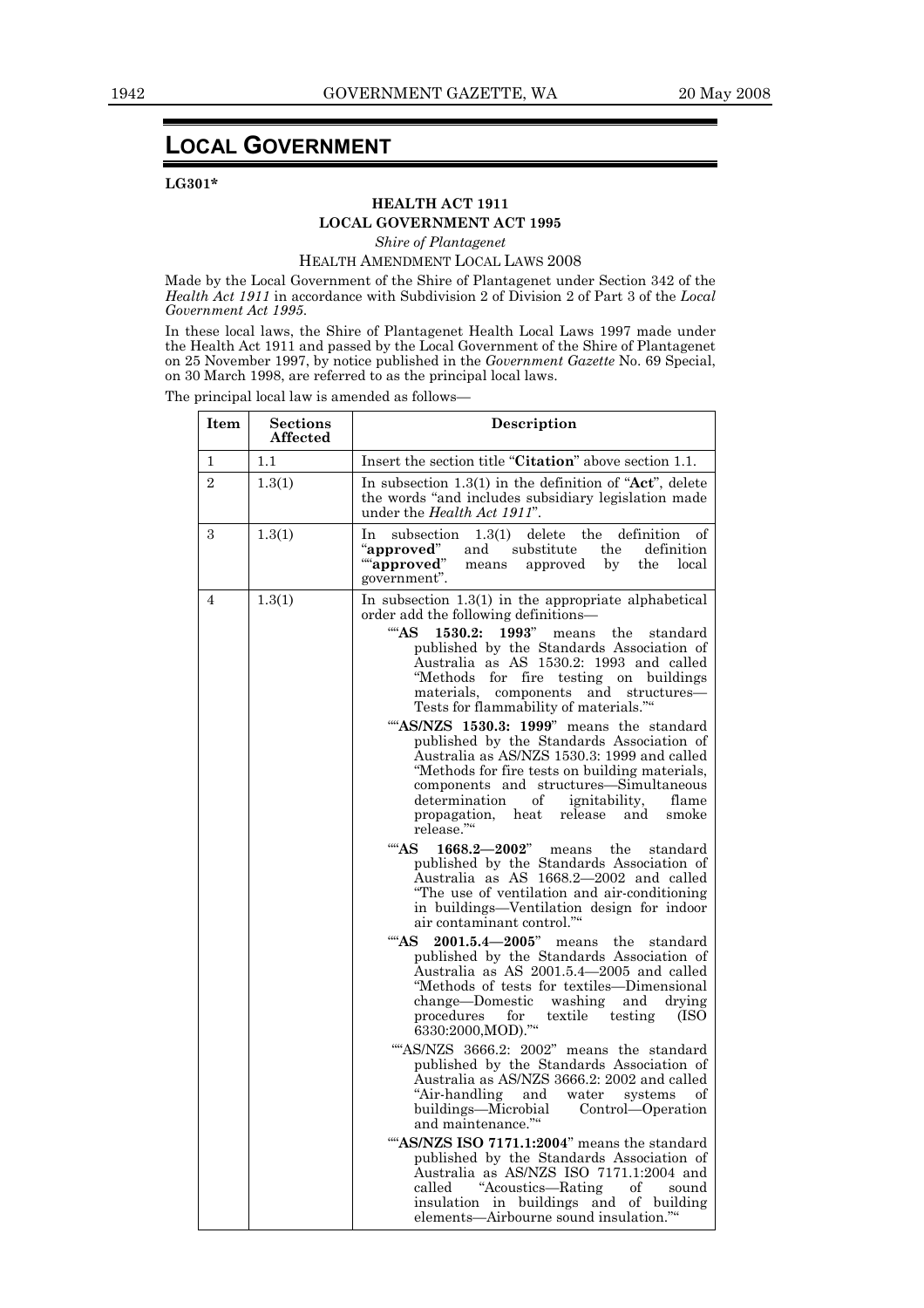| <b>Item</b> | <b>Sections</b><br><b>Affected</b>                                                       | Description                                                                                                                                                                                                                                                                                                                                                                                                                                                                                                                                                                                                                    |
|-------------|------------------------------------------------------------------------------------------|--------------------------------------------------------------------------------------------------------------------------------------------------------------------------------------------------------------------------------------------------------------------------------------------------------------------------------------------------------------------------------------------------------------------------------------------------------------------------------------------------------------------------------------------------------------------------------------------------------------------------------|
| 5           | 1.3(1)                                                                                   | subsection $1.3(1)$ delete the<br>definition<br>1n<br>of<br>"Building Code" and substitute the definition<br>""Building Code" means the latest edition of the<br>Building Code of Australia published from time to<br>time by, or on behalf of, the Australian Building<br>Codes Board, as amended from time to time, but not<br>including explanatory information published with<br>that Code".                                                                                                                                                                                                                               |
| 6           | $1.3(1)$ and<br>the complete<br>local laws                                               | $1.3(1)$ delete<br>definition<br>subsection<br>the<br>οf<br>In<br>"Council" and then, except in the definition of<br>"water" in subsection 1.3(1), delete the word<br>"Council" wherever it appears in the Local Laws and<br>"local government"<br>substitute<br><b>or</b><br>"the<br>local<br>government" as appropriate.                                                                                                                                                                                                                                                                                                     |
| 7           | 1.3(1)                                                                                   | In subsection $1.3(1)$ insert in the appropriate<br>"local<br>order,<br>the<br>definition<br>alphabetical<br>government" means the Shire of Plantagenet".                                                                                                                                                                                                                                                                                                                                                                                                                                                                      |
| 8           | 1.3(1)                                                                                   | In subsection $1.3(1)$ in the definition of "water"<br>delete the symbol and numbers "-1987" and after the<br>last word "Council" insert "in 2004 and as amended<br>from time to time".                                                                                                                                                                                                                                                                                                                                                                                                                                        |
| 9           | 2.1.1                                                                                    | In subparagraph (ii) of section $2.1.1$ in the definition<br>"urinal", delete the word "through" and substitute<br>"trough".                                                                                                                                                                                                                                                                                                                                                                                                                                                                                                   |
| 10          | 2.1.3(2)(c)(ii)                                                                          | In subparagraph (ii) of paragraph $2.1.3(2)(c)$ , delete<br>the words "hand basin" and substitute the words<br>"hand wash basin".                                                                                                                                                                                                                                                                                                                                                                                                                                                                                              |
| 11          | 2.1.4(1)(c)(ii);<br>2.1.4(1)(d)(ii);<br>$8.3.9(c)$ ; 9.2.4<br>and twice in<br>Schedule 1 | In Schedule 1 both times it appears, subparagraphs<br>οf<br>paragraphs<br>$2.1.4(1)(c)$ and $2.2.1(1)(d)$ ,<br>(i)<br>subsection (c) of section 8.3.9 and section 9.2.4 delete<br>the words "wash hand basin" and substitute the<br>words "hand wash basin".                                                                                                                                                                                                                                                                                                                                                                   |
| 12          | 2.1.5                                                                                    | Delete Section 2.1.5 and substitute-<br>"Toilets on premises other than a dwelling house<br>shall, where more than one toilet is provided on<br>the premises, bear, on the entrance to each toilet,<br>a suitable sign indicating for which sex its use is<br>intended."                                                                                                                                                                                                                                                                                                                                                       |
| 13          | 2.1.9                                                                                    | In subsection $(2)$ of section 2.1.9, in the first line,<br>delete the word "a" before the words "the premises".                                                                                                                                                                                                                                                                                                                                                                                                                                                                                                               |
| 14          | 2.1.11                                                                                   | In section 2.1.11 delete the word "Country" from the<br>and<br>substitute<br>title<br>of the<br>Act<br>the<br>word<br>"Metropolitan".                                                                                                                                                                                                                                                                                                                                                                                                                                                                                          |
| 15          | 2.1.11                                                                                   | In section 2.1.11 after the year " $1909$ " insert the<br>words "and the Health (Treatment of Sewage and<br>Disposal of Effluent and Liquid Waste) Regulations<br>1974".                                                                                                                                                                                                                                                                                                                                                                                                                                                       |
| 16          | 2.2.1                                                                                    | Delete Section 2.2.1 and substitute the following-<br>" $2.2.1$ (1) A person shall not use or occupy, or<br>permit to be used or occupied, a dwelling house<br>without a bathroom that-<br>(a) is adequately lined with an impervious<br>material and has an adequate ceiling;<br>(b) complies with the Health Act (Laundries<br>and Bathrooms) Regulations; and<br>$(c)$ is equipped with-<br>(i) a hand wash basin; and<br>(ii) either a shower in a shower recess or a<br>bath.<br>(2) All baths, showers, hand wash basins and<br>similar fittings shall be provided with<br>an<br>adequate supply of hot and cold water." |
| 17          | 2.2.2                                                                                    | Delete Section 2.2.2 and substitute the following-<br>(1) A laundry must conform to the<br>"2.2.2"<br>provisions of the Building Code                                                                                                                                                                                                                                                                                                                                                                                                                                                                                          |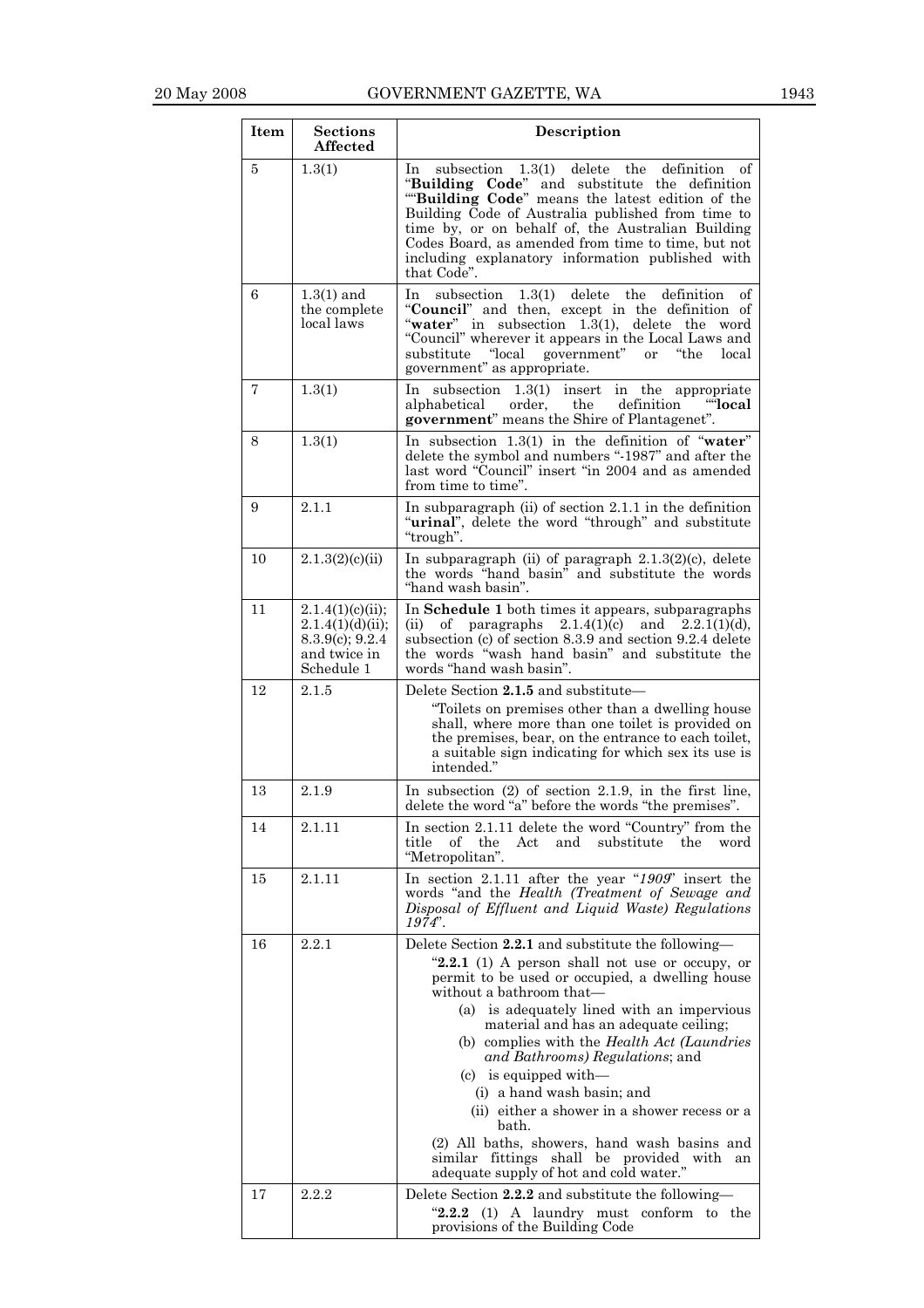| Item | <b>Sections</b><br><b>Affected</b> | Description                                                                                                                                                                                                                                                                               |
|------|------------------------------------|-------------------------------------------------------------------------------------------------------------------------------------------------------------------------------------------------------------------------------------------------------------------------------------------|
|      |                                    | (2) Where, in any building, a laundry is situated<br>adjacent to a kitchen or a room where food is<br>stored or consumed, the laundry shall be<br>separated from the kitchen by a wall extending<br>from the floor to the roof or ceiling.                                                |
|      |                                    | (3) Where there is an opening between a laundry<br>and a kitchen or other room where food is stored<br>or consumed, the opening shall-                                                                                                                                                    |
|      |                                    | (a) not be more than 1220 millimetres wide;<br>and<br>(b) have a door which when closed shall                                                                                                                                                                                             |
| 18   | 2.2.4(2)                           | completely fill the opening."<br>In subparagraph (i) of paragraph $2.2.4(2)(c)$ delete<br>the word "millilitres" before the word "deep" and<br>substitute the word "millimetres".                                                                                                         |
| 19   | 2.2.4(4)                           | In paragraph (a) of subsection $2.2.4(4)$ , after the<br>words "requirements of" insert the words "Energy<br>Safety and".                                                                                                                                                                 |
| 20   | 3.1.1                              | For section 3.1.1 insert the missing section title<br>"Dwelling House Maintenance".                                                                                                                                                                                                       |
| 21   | 3.1.1(m)                           | In subsection (m) of section 3.1.1, delete the term<br>"the Office of Energy" and substitute "Energy"<br>Safety".                                                                                                                                                                         |
| 22   | 3.2.4(1)                           | In the first line of subsection $3.2.4(1)$ , delete the word<br>"of" before the word "occupy" and substitute the word<br>" $or$ ".                                                                                                                                                        |
| 23   | 3.2.4(2)                           | In paragraph (b) of subsection $3.2.4(2)$<br>delete<br>"AS $1668.2$ " and substitute "AS $1668.2:2002$ "                                                                                                                                                                                  |
| 24   | 3.2.4(3)                           | In paragraph (a) of subsection $3.2.4(3)$<br>delete<br>" $AS3666.2 - 1989$ " and substitute "AS/NZS 3666.2:<br>2002"                                                                                                                                                                      |
| 25   | 3.2.4(3)                           | In paragraph (b) of subsection $3.2.4(3)$ , after the<br>word "occupied", insert the comma and words", if it is<br>a building without approved natural ventilation".                                                                                                                      |
| 26   | 3.3.2                              | In the first line of section 3.3.2, delete the word "for"<br>before the words "a rainwater tank" and substitute<br>the word "from".                                                                                                                                                       |
| 27   | 3.5.1(2)(c)                        | In paragraph (c) of subsection $3.5.1(2)$ delete the<br>words "prescribed in Schedule (12)" where they<br>appear and substitute the words "as fixed by the<br>local government from time to time under Section<br>344C of the Act".                                                       |
| 28   | 3.5.1(3)                           | In subsection $(3)$ of section 3.5.1 delete the words<br>"prescribed in Schedule (12)" where they appear and<br>"as<br>words<br>fixed<br>substitute<br>the<br>by the<br>local<br>government from time to time under Section 344C of<br>the Act".                                          |
| 29   | 4.1.3(2)(b)                        | In the second line of paragraph (b) of subsection<br>4.1.3(2), delete the word "and" after "Health" and<br>substitute "or".                                                                                                                                                               |
| 30   | 4.2.1                              | In section 4.2.1 delete the definition of "approved<br>enclosure".                                                                                                                                                                                                                        |
| 31   | 4.2.1                              | In section 4.2.1 delete the definition of "building"<br>line".                                                                                                                                                                                                                            |
| 32   | 4.2.1                              | In section 4.2.1 insert in the appropriate alphabetical<br>order the definition ""refuse disposal site" means a<br>waste treatment facility or depot licensed under Part<br>V of the <i>Environmental Protection Act 1986</i> to store,<br>treat, reuse or dispose of rubbish or refuse." |
| 33   | 4.2.4(a)                           | In paragraph (viii) of section $4.2.4(a)$ , after the word<br>"objects" add the words "unless placed in a durable,<br>impervious and leak proof container".                                                                                                                               |
| 34   | 4.2.10(2)                          | In subparagraph (i) of paragraph $4.2.10(2)(a)$ , delete<br>the last word "or" and substitute the word "and".                                                                                                                                                                             |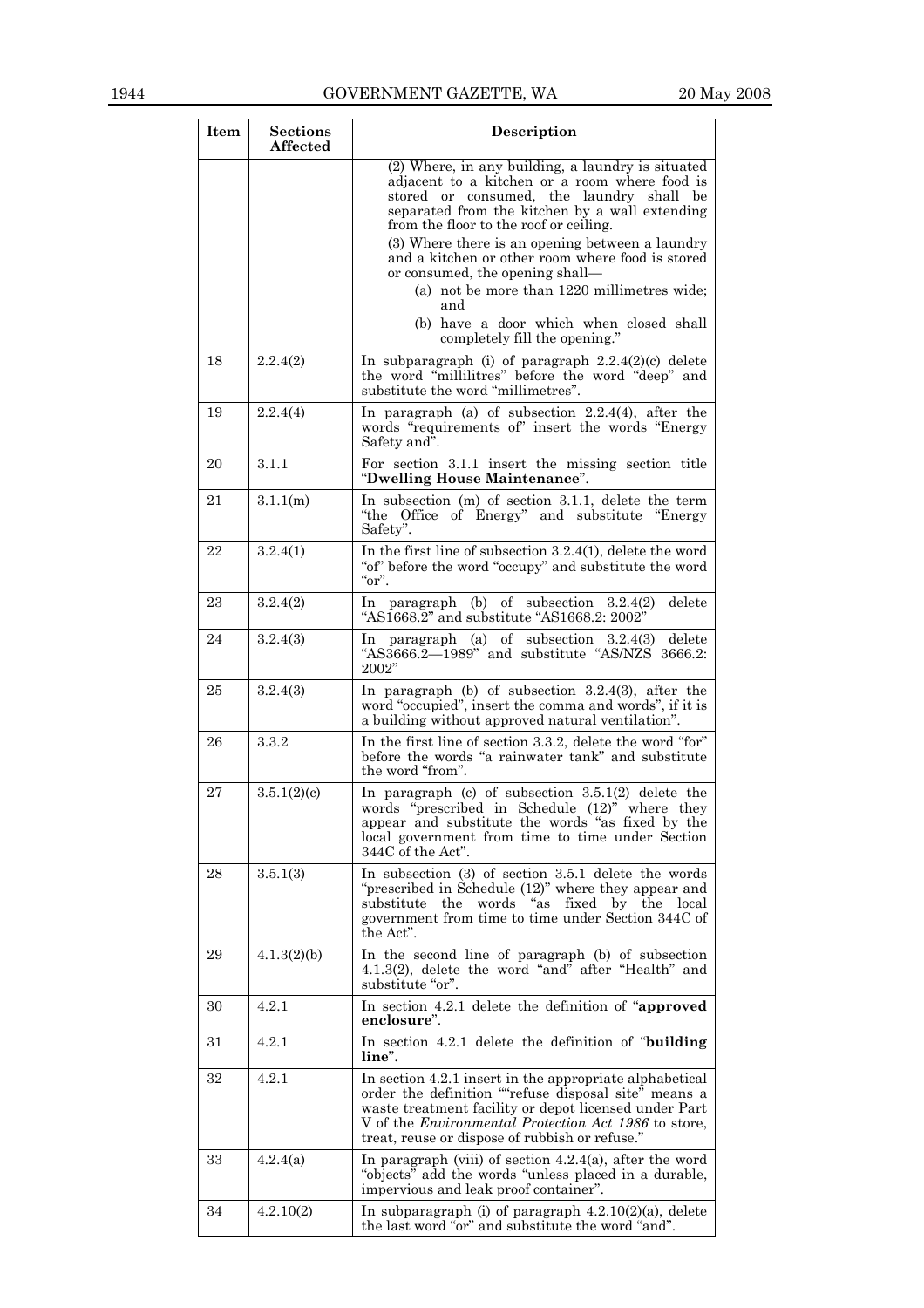| Item | <b>Sections</b><br>Affected | Description                                                                                                                                                                                                                                |  |
|------|-----------------------------|--------------------------------------------------------------------------------------------------------------------------------------------------------------------------------------------------------------------------------------------|--|
| 35   | 4.2.10(2)                   | In subparagraph (ii) of paragraph $4.2.10(2)(a)$ , delete<br>the word "suitable" and substitute the word<br>"unsuitable".                                                                                                                  |  |
| 36   | 4.2.10(2)                   | In paragraph (d) of subsection $4.2.10(2)$ delete "in AS<br>$1875 - 1976$ "<br>and<br>substitute<br>$v^{\prime}$<br>the<br>local<br>government".                                                                                           |  |
| 37   | 4.2.10(3)                   | In subsection $(3)$ of section 4.2.10, delete the words<br>"Fire Rules of the Local Fire Brigade issues by the<br>Western Australian Fire<br>Brigades Board" and<br>substitute "local fire rules".                                         |  |
| 38   | 4.3.1                       | In section 4.3.1, delete the definition of " <b>butchers</b><br>waste" and substitute the definition ""butchers<br>waste" includes animal skeletons and rib cages from<br>a boning room and the inedible products of an<br>abattoir.'      |  |
| 39   | 5.1.2                       | Delete section 5.1.2 and substitute-                                                                                                                                                                                                       |  |
|      |                             | "5.1.2 An owner or occupier of premises shall<br>maintain any footpath, pavement, area or right<br>of way immediately adjacent to the premises<br>clear of rubbish, matter or other things coming<br>from or belonging to the premises."   |  |
| 40   | 5.1.3                       | In section 5.1.3 insert the word and comma "smoke,"<br>before the word "dust".                                                                                                                                                             |  |
| 41   | 5.1.6(2)                    | In subsection $(2)$ of section 5.1.6, delete the last word<br>"therefrom" and substitute the words "there from".                                                                                                                           |  |
| 42   | 5.2.4(1)                    | In subsection $(1)$ of section 5.2.4, delete the words<br>"District of the local government" and substitute the<br>word "district".                                                                                                        |  |
| 43   | 5.2.4(5)                    | In paragraph (b) of subsection $5.2.4(5)$ , delete the<br>words "provide a shelter or an enclosure to be" and<br>substitute the words "ensure every shelter and<br>enclosure is".                                                          |  |
| 44   | 5.2.4(6)                    | In subsection $(6)$ of section 5.2.4, delete the word<br>"the" and substitute the word "than".                                                                                                                                             |  |
| 45   | 5.2.6(3)                    | In subsection $(3)$ , of section 5.2.6, delete the word<br>"immediately" in the second line and substitute the<br>words "as soon as possible".                                                                                             |  |
| 46   | 5.3.3(1)(b)                 | In subparagraph (ii) of paragraph $5.3.3(1)(b)$ , insert<br>the word "a" before the word "minimum".                                                                                                                                        |  |
| 47   | 5.3.3(1)(e)                 | In subsection $(1)$ of section 5.3.3, delete paragraph $(e)$<br>and substitute—<br>"(e) subject to subsection (3), have a floor, the<br>upper surface of which shall-<br>(i) be at least 75 millimetres above the                          |  |
|      |                             | surface of the ground;<br>(ii) be constructed of cement, concrete or                                                                                                                                                                       |  |
|      |                             | other similar impervious materials;<br>(iii) have a fall of $1$ in $100$ to a drain, which<br>shall empty, into a trapped<br>gully<br>situated outside the stable and shall<br>discharge in a manner approved by the<br>local government." |  |
| 48   | 5.3.3(2)(a)                 | In paragraph (a) of subsection $5.3.3(2)$ , delete the<br>word "to" after the word "Officer" and substitute a<br>comma.                                                                                                                    |  |
| 49   | 5.3.3                       | In section $5.3.3$ insert a new subsection $(3)$ as<br>follows—                                                                                                                                                                            |  |
|      |                             | (3) A stable constructed with a sand floor may be<br>permitted by the local government, subject to the<br>following—                                                                                                                       |  |
|      |                             | (a) the site must be well drained with the<br>highest known water table at least 1.5<br>metres below the sand floor level, which<br>may be achieved artificially;                                                                          |  |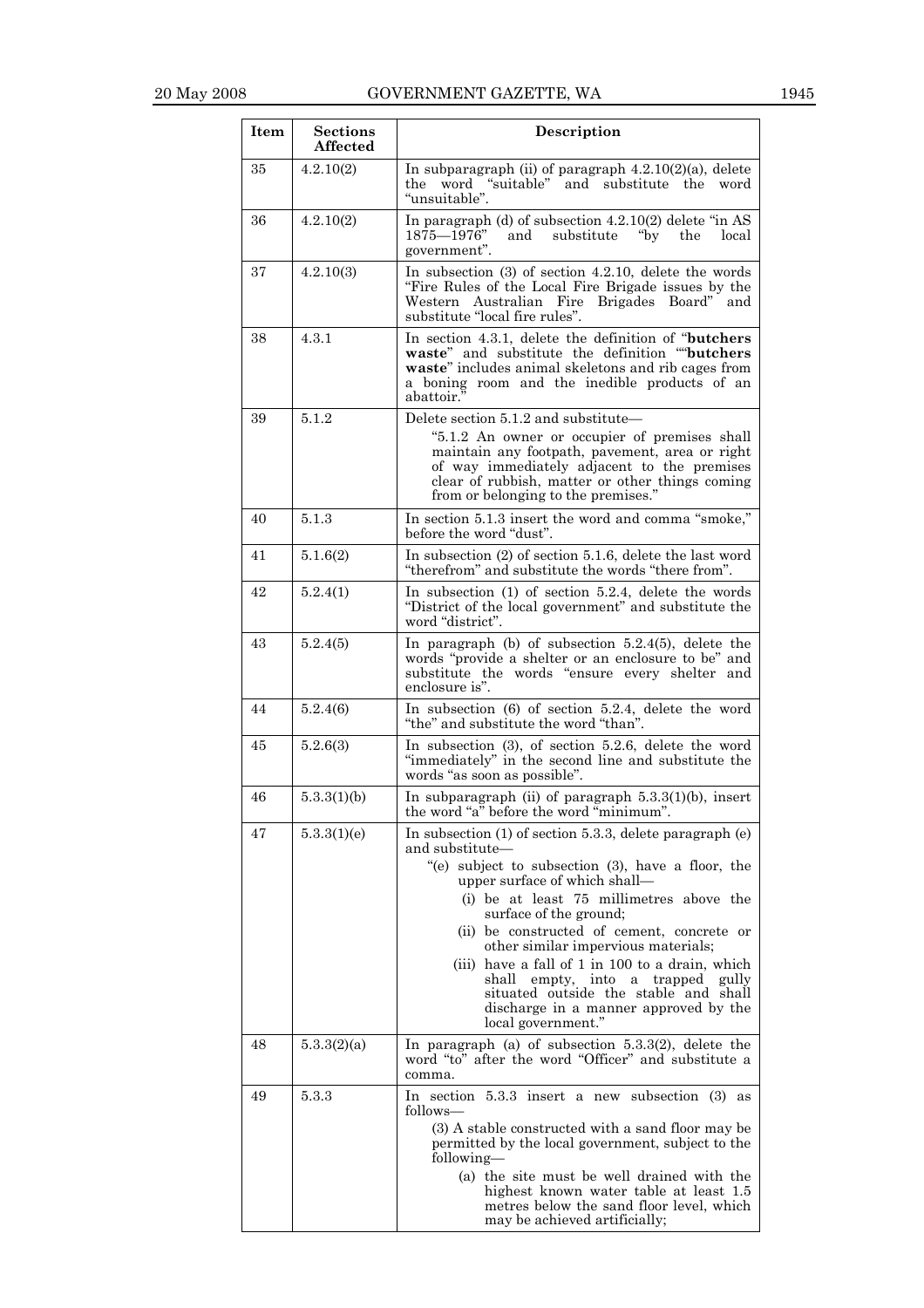## 1946 GOVERNMENT GAZETTE, WA 20 May 2008

| Item | <b>Sections</b><br>Affected | Description                                                                                                                                                                                                                                                                                                                                                                                                                                                                                                                                                                                                                                                                                                                                                |  |
|------|-----------------------------|------------------------------------------------------------------------------------------------------------------------------------------------------------------------------------------------------------------------------------------------------------------------------------------------------------------------------------------------------------------------------------------------------------------------------------------------------------------------------------------------------------------------------------------------------------------------------------------------------------------------------------------------------------------------------------------------------------------------------------------------------------|--|
|      |                             | (b) a 300mm thick bed of crushed limestone<br>shall be laid under the sand of the stable<br>(c) sand, whether natural or imported, must<br>be clean, coarse and free from dust;<br>(d) footings to each stable shall be a<br>minimum of 450mm below ground level;<br>(e) the stable design must allow for the<br>access of small earth moving machinery,<br>such as a skid steer loader, into each<br>individual stall, to maintain the correct<br>floor height;<br>(f) the minimum floor area of each stall<br>shall be not less than 28 square metres<br>and walls shall not be less than 3 metres<br>vertically or 4 metres horizontally;<br>(g) the roofed area of each stall shall not be<br>less than 50 percent of the floor area of<br>the stall." |  |
| 50   | 5.4.3(a)                    | In the first line of subsection (a) of section $5.4.3$ ,<br>delete the word "with" after the word "approach" and<br>substitute the word "within".                                                                                                                                                                                                                                                                                                                                                                                                                                                                                                                                                                                                          |  |
| 51   | 5.4.3                       | In section 5.4.3 change the existing subsection<br>designation "(e)" to "(f)" and then immediately after<br>subsection (d), insert a new subsection (e) as<br>follows—<br>"(e) no poultry is able to approach within 1.2<br>metres of any side or rear boundary of the<br>premises; and". Then delete the word "and"<br>after the semi-colon at the end of subsection<br>(d).                                                                                                                                                                                                                                                                                                                                                                              |  |
| 52   | 5.4.4(2)                    | In subsection $(2)$ of section 5.4.4, delete the last three<br>words "of this section".                                                                                                                                                                                                                                                                                                                                                                                                                                                                                                                                                                                                                                                                    |  |
| 53   | 5.4.6(1)                    | In subsection $(1)$ of section 5.4.6, delete the words<br>"provision of Section" and substitute the words<br>"provisions of Sections".                                                                                                                                                                                                                                                                                                                                                                                                                                                                                                                                                                                                                     |  |
| 54   | 5.4.7(2)                    | In subsection $(2)$ of section 5.4.7, delete the word<br>"the" before the word "local government" and<br>substitute the word "a" and insert the word "made"<br>before the word "under".                                                                                                                                                                                                                                                                                                                                                                                                                                                                                                                                                                    |  |
| 55   | 5.4.8                       | After section 5.4.7 insert a new section as follows-<br>"Restrictions on Feeding Wild Birds<br>5.4.8 A person shall not feed a pigeon, dove,<br>seagull, ibis, raven or other wild bird, so as to<br>cause a nuisance or be injurious or dangerous to<br>health."                                                                                                                                                                                                                                                                                                                                                                                                                                                                                          |  |
| 56   | 5.5.2(1)                    | delete<br>subsection<br>$5.5.2(1)$ ,<br>the<br>fifth<br>word<br>1n<br>"approved" and substitute the word "used".                                                                                                                                                                                                                                                                                                                                                                                                                                                                                                                                                                                                                                           |  |
| 57   | 5.5.2(2)                    | In subsection $5.5.2(2)$ , insert the missing brackets<br>around the number "3" after the word "subsection".                                                                                                                                                                                                                                                                                                                                                                                                                                                                                                                                                                                                                                               |  |
| 58   | 5.5.3(1)(a)                 | In paragraph (a) of subsection $5.5.3(1)$ , delete the<br>word "slopping" and substitute the word "sloping".                                                                                                                                                                                                                                                                                                                                                                                                                                                                                                                                                                                                                                               |  |
| 59   | 5.5.3(1)(b)                 | In paragraph (b) of subsection 5.5.3(1), delete the<br>"composing"<br>word<br>and<br>substitute<br>the<br>word<br>"composed".                                                                                                                                                                                                                                                                                                                                                                                                                                                                                                                                                                                                                              |  |
| 60   | 5.6.2(2)                    | In subsection $5.6.2(2)$ , insert the missing brackets<br>around the number "3" after the word "subsection".                                                                                                                                                                                                                                                                                                                                                                                                                                                                                                                                                                                                                                               |  |
| 61   | 5.6.4                       | In section 5.6.4, in Table 3, delete the row heading<br>"50 to 500 pigs" and substitute the heading "50 to<br>499 pigs".                                                                                                                                                                                                                                                                                                                                                                                                                                                                                                                                                                                                                                   |  |
| 62   | 5.7.2(1)                    | In paragraph (b) of subsection $5.7.2(1)$ , delete<br>"AS1668.2 Part $2$ 1991" and substitute "AS 1668.2:-<br>2002".                                                                                                                                                                                                                                                                                                                                                                                                                                                                                                                                                                                                                                       |  |
| 63   | 5.7.3(a)                    | In paragraph (i) of subsection $5.7.3(a)$ , change the<br>existing sub-subparagraph designations "(a) and (b)"<br>to " $(A)$ and $(B)$ " respectively.                                                                                                                                                                                                                                                                                                                                                                                                                                                                                                                                                                                                     |  |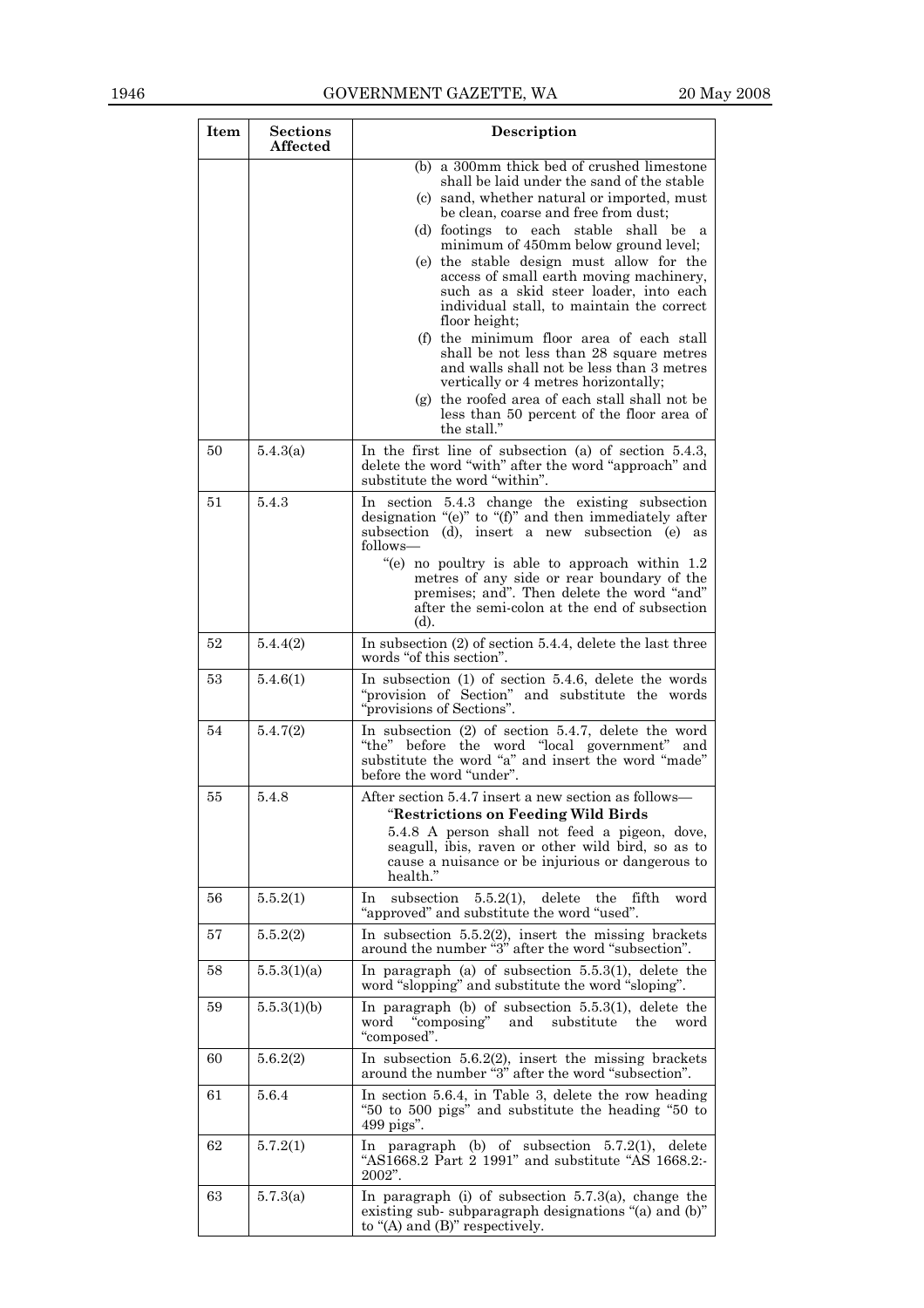| Item   | <b>Sections</b><br><b>Affected</b> | Description                                                                                                                                                                                                                                                                             |
|--------|------------------------------------|-----------------------------------------------------------------------------------------------------------------------------------------------------------------------------------------------------------------------------------------------------------------------------------------|
| 64     | 5.7.3(a)                           | In paragraph (i) of subsection $5.7.3(a)$ , in both sub-<br>subparagraphs (A) and (B) delete "AS 1668.2 Part 2<br>1991" and in both places, substitute "AS 1668.2:-<br>2002".                                                                                                           |
| 65     | 6.1.2                              | In section 6.1.2, in the second line, delete the comma<br>between the words "left" and "in".                                                                                                                                                                                            |
| 66     | 6.1.3(g)                           | In the first line of paragraph (g), delete the word<br>"any" before the word "may" and substitute the word<br>"and".                                                                                                                                                                    |
| 67     | 6.1.4                              | In subsection (c) of section 6.1.4, delete the words "of<br>flies" and insert them on the next line, aligned with<br>the first word of the section.                                                                                                                                     |
| 68     | 6.1.5(3)                           | In subsection $(3)$ of section 6.1.5, insert a comma and<br>the words ", except to the extent the person has<br>suffered unreasonable loss or damage because the<br>action taken by the local government was negligent<br>or in breach of its duty" after the last word "Section."      |
| 69     | 6.2.2(1)(b)                        | In the second line of paragraph (b) of subsection<br>$6.2.2(1)$ , delete the comma between the words "in"<br>and "or".                                                                                                                                                                  |
| 70     | 6.2.2(4)                           | In subsection $(4)$ of section 6.2.2, insert the word "to"<br>before the word "be".                                                                                                                                                                                                     |
| 71     | 6.2.3                              | In both subsections $(2)$ and $(3)$ of section 6.2.3, delete<br>the references to "Section (1)" and substitute the<br>word "subsection (1)".                                                                                                                                            |
| 72     | 6.2.3(3)                           | In subsection 6.2.3(3), insert the comma and words ",<br>except to the extent the person has suffered<br>unreasonable loss or damage because the action<br>taken by the local government was negligent or in<br>breach of its duty" after the last word "Council" in<br>subsection (3). |
| 73     | 6.3.3(a)                           | In the first line of subsection (a) of section $6.3.3$ ,<br>delete the comma between the words "refuse" and<br>"or".                                                                                                                                                                    |
| 74     | 6.3.3                              | In both subsections (a) and (b) of section $6.3.3$ , insert<br>the word "stored" before the word "food".                                                                                                                                                                                |
| 75     | 6.8.1                              | In section 6.8.1, in the definition of "Arthropod<br>vectors of disease" delete paragraph (f). Then<br>delete the semi colon and the word "and" after<br>paragraph (e) and substitute a full stop. After<br>paragraph (d), insert the word "and".                                       |
| 76     | 6.8.2                              | In the title of section 6.8.2, delete the word "to" and<br>substitute the word "or".                                                                                                                                                                                                    |
| 77     | 7.1.2(4)                           | In subsection $(4)$ of section 7.1.2, insert a comma and<br>the words ", except to the extent the person has<br>suffered unreasonable loss or damage because the<br>action taken by the local government was negligent<br>or in breach of its duty" after the last word "Section"       |
| 78     | 7.1.4                              | Delete section 7.1.4, then renumber sections 7.1.5<br>through to $7.1.10$ as sections $7.1.4$ through to $7.1.9$<br>respectively.                                                                                                                                                       |
| $79\,$ | 7.1.8(1)                           | In subsection (1) of section 7.1.8, delete the first word<br>"The" and substitute "An".                                                                                                                                                                                                 |
| 80     | 7.1.10(3)                          | In subsection $(3)$ of section 7.1.10, insert a comma<br>and the words ", except to the extent the person has<br>suffered unreasonable loss or damage because the<br>action taken by the local government was negligent<br>or in breach of its duty" after the last word "Section".     |
| 81     | $7.3.1$ and<br>7.3.2               | In PART 7, delete Division 3-Skin Penetration.                                                                                                                                                                                                                                          |
| 82     | 8.1.1(1)                           | In subsection $8.1.1(1)$ , insert, in the appropriate<br>alphabetical order, the definition-                                                                                                                                                                                            |
|        |                                    | "Food Standards Code" means the Australian<br>Zealand Food<br>Standards<br>New<br>Code<br>as                                                                                                                                                                                            |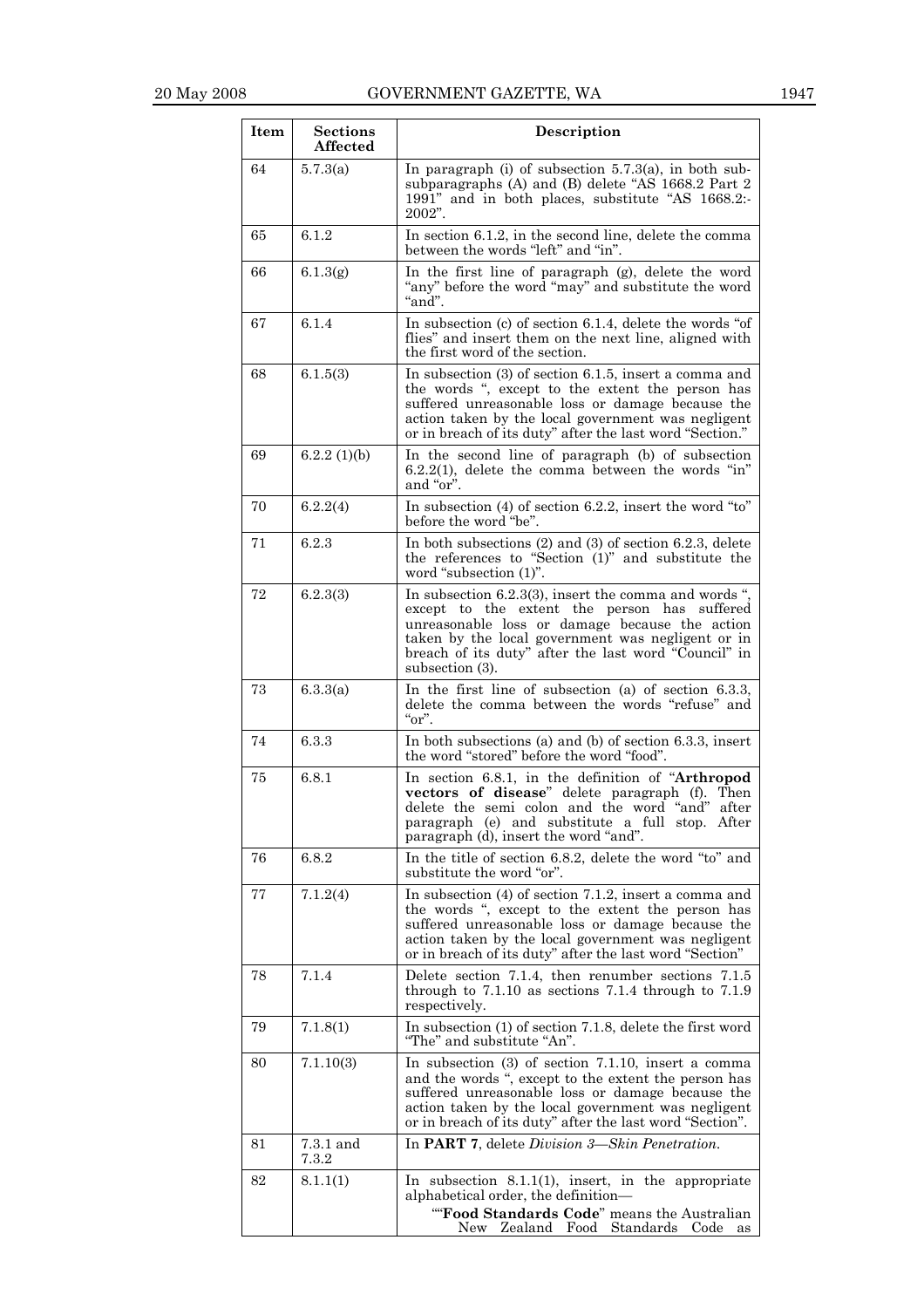| Item | <b>Sections</b><br><b>Affected</b> | <b>Description</b>                                                                                                                                                                                                                                      |
|------|------------------------------------|---------------------------------------------------------------------------------------------------------------------------------------------------------------------------------------------------------------------------------------------------------|
|      |                                    | defined<br>Commonwealth<br>in<br>the<br>Food<br>Standards Australia New Zealand Act 1991."                                                                                                                                                              |
| 83   | 8.1.1(1)                           | In subsection 8.1.1(1), in the definition of " $\mathbf{keeper}$ ",<br>delete the second last word "lodger" and substitute<br>"lodging".                                                                                                                |
| 84   | 8.1.3                              | In section 8.1.3, delete the section title "Application"<br>and<br>Registration"<br>substitute<br>title<br>for<br>the<br>"Application for Registration" in bold print.                                                                                  |
| 85   | 8.1.3(c)(i)                        | In paragraph (i) of subsection $8.1.3(c)$ , delete the<br>words "prescribed in Schedule (12)" and substitute<br>the words "as fixed from time to time by the local<br>government under Section 344C of the Act".                                        |
| 86   | 8.1.5(b)                           | In subsection (b) of section 8.1.5, delete the words<br>"prescribed in Schedule (12)" and substitute the<br>words "as fixed from time to time by the local<br>government under Section 344C of the Act".                                                |
| 87   | 8.2.2(a)(i)                        | In the second line of paragraph (i) of subsection<br>8.2.2(a), delete the words "flies, or vectors of disease"<br>and substitute the words "flies or other vectors of<br>disease".                                                                      |
| 88   | 8.2.2(b)                           | In subsection (b) of section 8.2.2, delete the words<br>"the requirements of the Health (Food Hygiene)<br>Regulation 1993" and substitute the words "any of<br>the requirements of Standard 3.2.3 of the Food<br>Standards Code".                       |
| 89   | 8.2.5(1)(b)                        | Delete paragraph (b) of subsection $8.2.5(1)$ and<br>substitute—<br>"(b) bathrooms, each fitted with a hand wash<br>basin and either a shower or a bath."                                                                                               |
| 90   | 8.2.5(5)(e)                        | In subsection (5) of section 8.2.5, delete paragraph<br>(e). Then insert the word "and" after the semi-colon<br>at the end of paragraph (c), then delete the word<br>"and" and the semicolon at the end of paragraph (d)<br>and substitute a full stop. |
| 91   | 8.2.5                              | In section $8.2.5$ insert a new subsection $(6)$ as<br>follows—<br>" $(6)$ Paragraphs $(b)$ and $(c)$ of subsection $(5)$ do<br>not apply to a serviced apartment."                                                                                     |
| 92   | 8.2.7(2)                           | In subsection $(2)$ of section 8.2.7, delete the words<br>advised by the Western Australian Fire Brigades<br>Board and approved by the Council" and substitute<br>the words "required by the Building Code".                                            |
| 93   | 8.2.10(2)                          | In subsection $(2)$ of section 8.2.10, add an "s" to the<br>end of the word "year" to change it to the word<br>"years".                                                                                                                                 |
| 94   | 8.2.11                             | Delete section 8.2.11 and substitute the following—<br>"Sleeping Accommodation,<br>Short<br>Term<br><b>Hostels and Recreational Campsites</b><br>8.2.11. (1) A keeper of a short term hostel or                                                         |
|      |                                    | recreational campsite shall provide clear floor<br>space of not less than—                                                                                                                                                                              |
|      |                                    | (a) 4 square metres per person in each<br>dormitory utilising beds;<br>(b) $2.5$<br>square metres<br>person<br>per<br>in                                                                                                                                |
|      |                                    | dormitories utilising bunks.<br>$(2)$ The calculation of floor space in subsection $(1)$<br>shall exclude the area occupied by any large<br>items of furniture, such as wardrobes, but may<br>include the area occupied by beds.                        |
|      |                                    | (3) The minimum height of any ceiling in a short<br>term hostel or recreational campsite shall be 2.4<br>metres in any dormitory utilising beds, and 2.7<br>metres in any dormitory utilising bunks.                                                    |
|      |                                    | (4) The minimum floor area requirements in<br>subsection (1) will only apply if there is                                                                                                                                                                |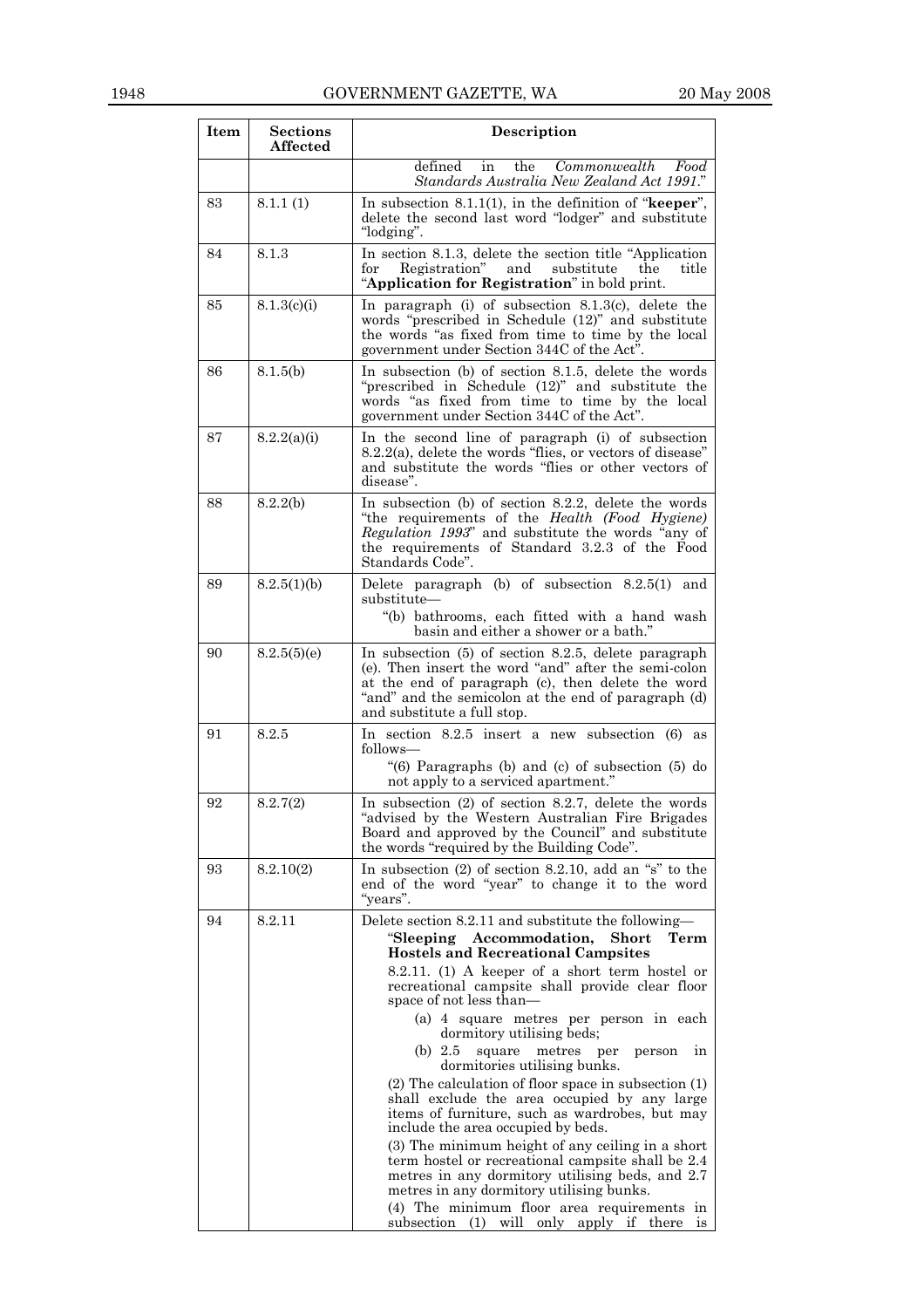| Item | <b>Sections</b><br><b>Affected</b> | <b>Description</b>                                                                                                                                                                                                                                                                                                                                   |
|------|------------------------------------|------------------------------------------------------------------------------------------------------------------------------------------------------------------------------------------------------------------------------------------------------------------------------------------------------------------------------------------------------|
|      |                                    | ventilation, separation distances, fire egress and<br>other safety requirements in accordance with the<br>Building Code.                                                                                                                                                                                                                             |
|      |                                    | (5) The keeper of any short term hostel or<br>recreational campsite shall provide—                                                                                                                                                                                                                                                                   |
|      |                                    | (a) fixed outlet ventilation at a ratio of 0.15                                                                                                                                                                                                                                                                                                      |
|      |                                    | square metres to each 10 square metres<br>of floor area of the dormitories, and shall                                                                                                                                                                                                                                                                |
|      |                                    | ensure that dormitories are provided<br>with direct ventilation to the open air                                                                                                                                                                                                                                                                      |
|      |                                    | from a point within 230 millimetres of<br>the ceiling level through a fixed open<br>window or vents, carried as direct to the<br>open air as is practicable;                                                                                                                                                                                         |
|      |                                    | (b) mechanical ventilation in lieu of fixed<br>ventilation,<br>subject<br>the<br>local<br>to<br>government's approval.                                                                                                                                                                                                                               |
|      |                                    | (6) The keeper of any short term hostel or<br>recreational campsite shall provide—                                                                                                                                                                                                                                                                   |
|      |                                    | (a) beds with a minimum size of-                                                                                                                                                                                                                                                                                                                     |
|      |                                    | (i) in short term hostels—800 millimetres<br>x 1.9 metres; and                                                                                                                                                                                                                                                                                       |
|      |                                    | recreational<br>$(ii)$ in<br>campsites-750<br>millimetres x 1.85 metres.                                                                                                                                                                                                                                                                             |
|      |                                    | space for personal effects,<br>(b) storage<br>including backpacks, so that cleaning<br>operations are not hindered and access<br>spaces are not obstructed.                                                                                                                                                                                          |
|      |                                    | (7) The keeper of any short term hostel or<br>recreational campsite shall-                                                                                                                                                                                                                                                                           |
|      |                                    | (a) maintain at all times<br>minimum<br>a<br>distance of 750 millimetres between<br>beds, and a minimum distance of 900<br>millimetres between bunks;                                                                                                                                                                                                |
|      |                                    | (b) ensure that, where bed or bunk heads<br>are placed against the wall on either side<br>of a dormitory, there is a passageway of<br>at least 1.35 metres between each row of<br>beds and a passageway of at least 2<br>metres between each row of bunks, and<br>shall ensure that the passageway is kept<br>clear of obstruction at all times; and |
|      |                                    | all<br>doors,<br>(c) ensure<br>windows<br>and<br>ventilators are kept free of obstruction.                                                                                                                                                                                                                                                           |
|      |                                    | The keeper of a short term hostel or<br>(8)<br>recreational campsite shall ensure that—                                                                                                                                                                                                                                                              |
|      |                                    | (a) materials used in<br>dormitory<br>areas<br>with<br>AS<br>1530.2-1993<br>comply<br>and<br>$AS/NZS$ 1530.3:1999 as follows—                                                                                                                                                                                                                        |
|      |                                    | Drapes, curtains, blinds and bed covers<br>- a maximum Flammability Index                                                                                                                                                                                                                                                                            |
|      |                                    | of $6$ :                                                                                                                                                                                                                                                                                                                                             |
|      |                                    | Upholstery & bedding<br>- a maximum Spread of Flame Index                                                                                                                                                                                                                                                                                            |
|      |                                    | of $6$ :<br>- a maximum Smoke Developed Index                                                                                                                                                                                                                                                                                                        |
|      |                                    | of $5$ :                                                                                                                                                                                                                                                                                                                                             |
|      |                                    | Floor coverings<br>- a maximum Spread of Flame Index<br>of $7:$                                                                                                                                                                                                                                                                                      |
|      |                                    | - a maximum Smoke Developed Index<br>of $5$ :                                                                                                                                                                                                                                                                                                        |
|      |                                    | Fire retardant coatings used to make a<br>material comply with these indices must<br>$be$ —                                                                                                                                                                                                                                                          |
|      |                                    | (i) certified by the manufacturer<br>- a<br>approved for use with the fabric to<br>achieve the required indices; and                                                                                                                                                                                                                                 |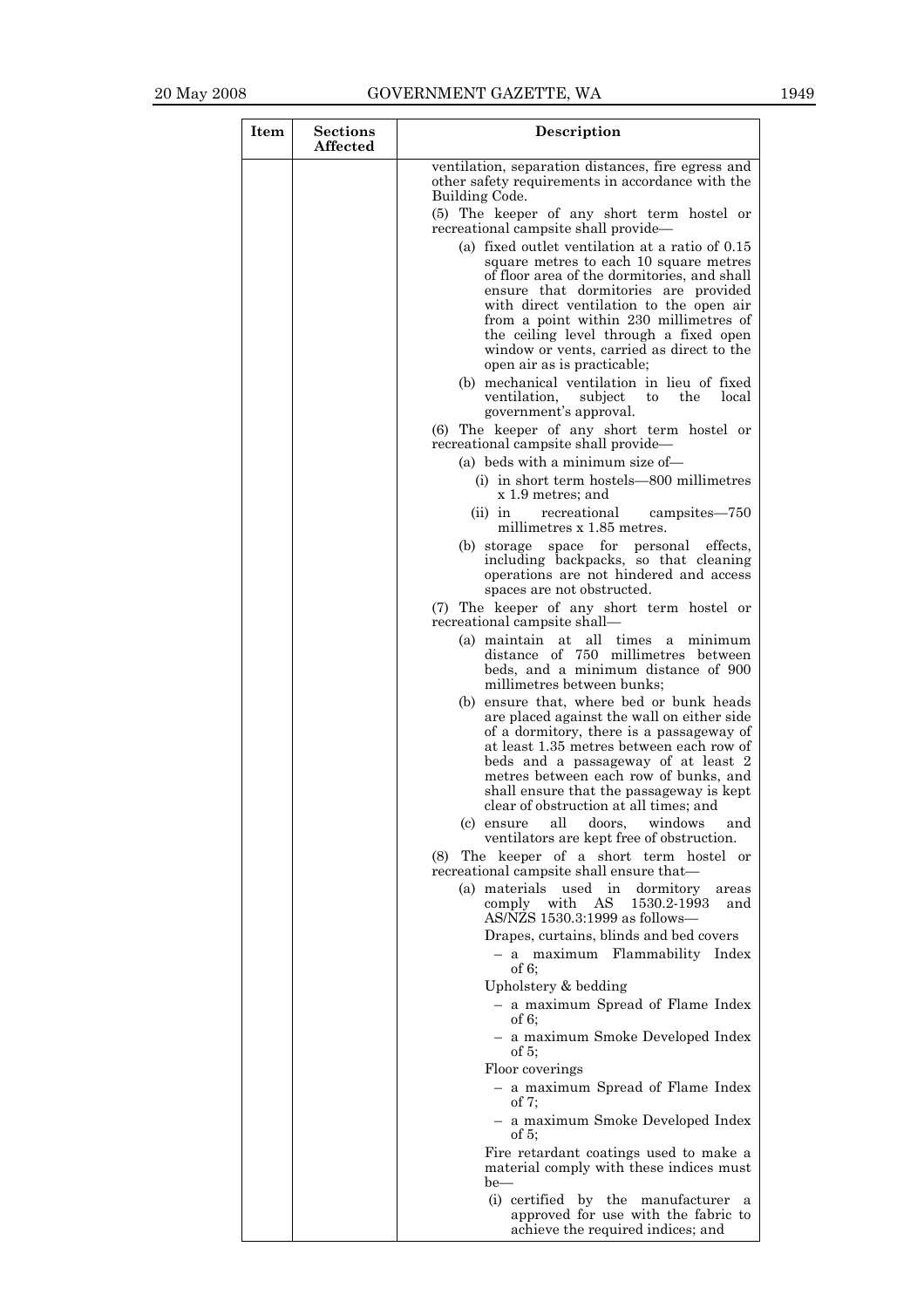| Item | <b>Sections</b><br><b>Affected</b> | Description                                                                                                                                                                                                                                                                                                                                                                                                                                                                                                                                                                                                        |
|------|------------------------------------|--------------------------------------------------------------------------------------------------------------------------------------------------------------------------------------------------------------------------------------------------------------------------------------------------------------------------------------------------------------------------------------------------------------------------------------------------------------------------------------------------------------------------------------------------------------------------------------------------------------------|
|      |                                    | (ii) certified by the manufacturer to<br>retain its fire retardative effect after<br>a minimum of 5 commercial dry<br>cleaning or laundering operations<br>carried out in accordance with AS<br>200 1.5.4-2005, Procedure 7A, using<br>ECE reference detergent; and<br>(iii) certified by the applicator as having<br>been carried out in accordance with                                                                                                                                                                                                                                                          |
|      |                                    | the manufacturer's specification,<br>(b) emergency lighting is provided<br>in<br>accordance with the Building Code;                                                                                                                                                                                                                                                                                                                                                                                                                                                                                                |
|      |                                    | (c) a lodger or other person does not smoke<br>in any dormitory, kitchen, dining room<br>or other enclosed public place, within a<br>short<br>term hostel or<br>recreational<br>campsite;<br>(d) all mattresses in a short term hostel or<br>recreational campsite are fitted with a<br>mattress protector."                                                                                                                                                                                                                                                                                                       |
| 95   | 8.2.12                             | After subsection (2) of section 8.2.12, insert new<br>subsections $(3)$ and $(4)$ as follows—<br>"(3) The sheets and blankets required to be<br>provided by subsection $(1)(b)(ii)$ , shall be deemed<br>to have been provided by the keeper, where the<br>keeper offers them for hire to the lodgers. In<br>such circumstances, each lodger must either<br>provide his own clean sheets or hire them from<br>the keeper.<br>(4) In a short term hostel or recreational<br>campsite, the storage facilities required by<br>subsection (1) (c) may be located in a separate<br>secure storage room or locker room." |
| 96   | 9.1.1                              | In section 9.1.1, in the definition of "offensive<br>trade", delete paragraph (d). Then insert the word<br>"and" after the semi-colon at the end of paragraph<br>(b), then delete the word "and" and the semi-colon at<br>the end of paragraph (c) and substitute a fill stop.                                                                                                                                                                                                                                                                                                                                     |
| 97   | 9.1.4(b)                           | In subsection (b) of section 9.1.4, delete the title of<br>the regulations and substitute the current title<br>"Health (Offensive Trades Fees) Regulations 1976".                                                                                                                                                                                                                                                                                                                                                                                                                                                  |
| 98   | 9.1.8                              | Delete section 9.1.8.                                                                                                                                                                                                                                                                                                                                                                                                                                                                                                                                                                                              |
| 99   | 9.2.4                              | In the title of section 9.2.4, delete the words "Wash"<br>Basin" and substitute the words "Hand Wash<br>Basin".                                                                                                                                                                                                                                                                                                                                                                                                                                                                                                    |
| 100  | 9.2.7                              | In subsection (d) of section 9.2.7, delete the words<br>"and at such more frequent intervals as may be<br>directed" and substitute the words "or at such other<br>intervals as may be approved or directed".                                                                                                                                                                                                                                                                                                                                                                                                       |
| 101  | 9.4.1                              | In section 9.4.1, delete the definition of "exempt<br>laundry".                                                                                                                                                                                                                                                                                                                                                                                                                                                                                                                                                    |
| 102  | 9.4.1                              | In section 9.4.1, in the definition of "laundry", delete<br>the words "an exempt laundry or".                                                                                                                                                                                                                                                                                                                                                                                                                                                                                                                      |
| 103  | 9.4.1                              | In section $9.4.1$ , in paragraph (c) of the definition of<br>"exempt laundromat", delete the word "therefrom"<br>and substitute the words "there from".                                                                                                                                                                                                                                                                                                                                                                                                                                                           |
| 104  | 9.4.2                              | In section 9.4.2, delete the word "withdrawn" and<br>substitute "withdraw".                                                                                                                                                                                                                                                                                                                                                                                                                                                                                                                                        |
| 105  | 9.4.3(1)(a)                        | In paragraph (a) of subsection $9.4.3(1)$ , delete the<br>word "except" from the first line.                                                                                                                                                                                                                                                                                                                                                                                                                                                                                                                       |
| 106  | 10.1.1(2)                          | In subsection $(2)$ of section 10.1.1, delete the words<br>"of this section".                                                                                                                                                                                                                                                                                                                                                                                                                                                                                                                                      |
| 107  | Schedule 1                         | In Schedule 1, in the table entitled "Laundry"<br>Facilities", delete the entry: "Coppers".                                                                                                                                                                                                                                                                                                                                                                                                                                                                                                                        |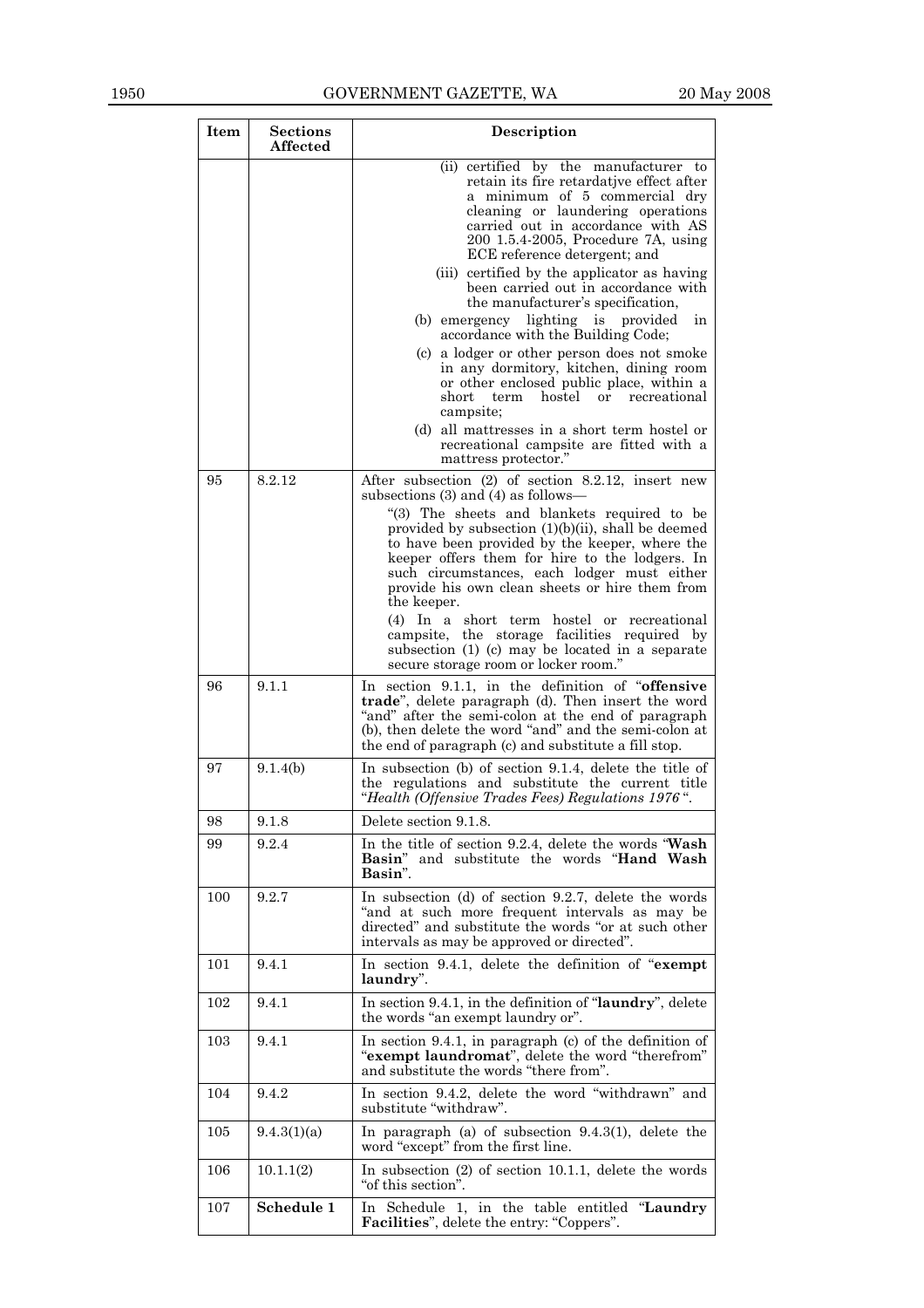| Item | <b>Sections</b><br><b>Affected</b> | <b>Description</b>                                                                                                         |
|------|------------------------------------|----------------------------------------------------------------------------------------------------------------------------|
| 108  | Schedule 2                         | In Schedule 2, in the title; insert the words<br>"REGISTRATION OF" before the words "A<br><b>LODGING HOUSE".</b>           |
| 109  | <b>Schedules</b><br>5,7,8 & 11     | In each of Schedules 5, 7, 8 and 11, delete the<br>prefix "19" in the line provided for entering the date<br>of signature. |
| 110  | Schedule 12                        | Delete Schedule 12.                                                                                                        |

Passed at an ordinary meeting of the Council of the Shire of PIantagenet held on 25 day of March 2008.

————

———————————

————

The Common Seal of the Shire of Plantagenet was placed here in the presence of—

K. M. FORBES Shire President. R.J. STEWART Chief Executive Officer.

On this 25 day of March 2008.

Consented to—

A. ROBERTSON, Executive Director. Public Health.

Dated this 6th day of May 2008.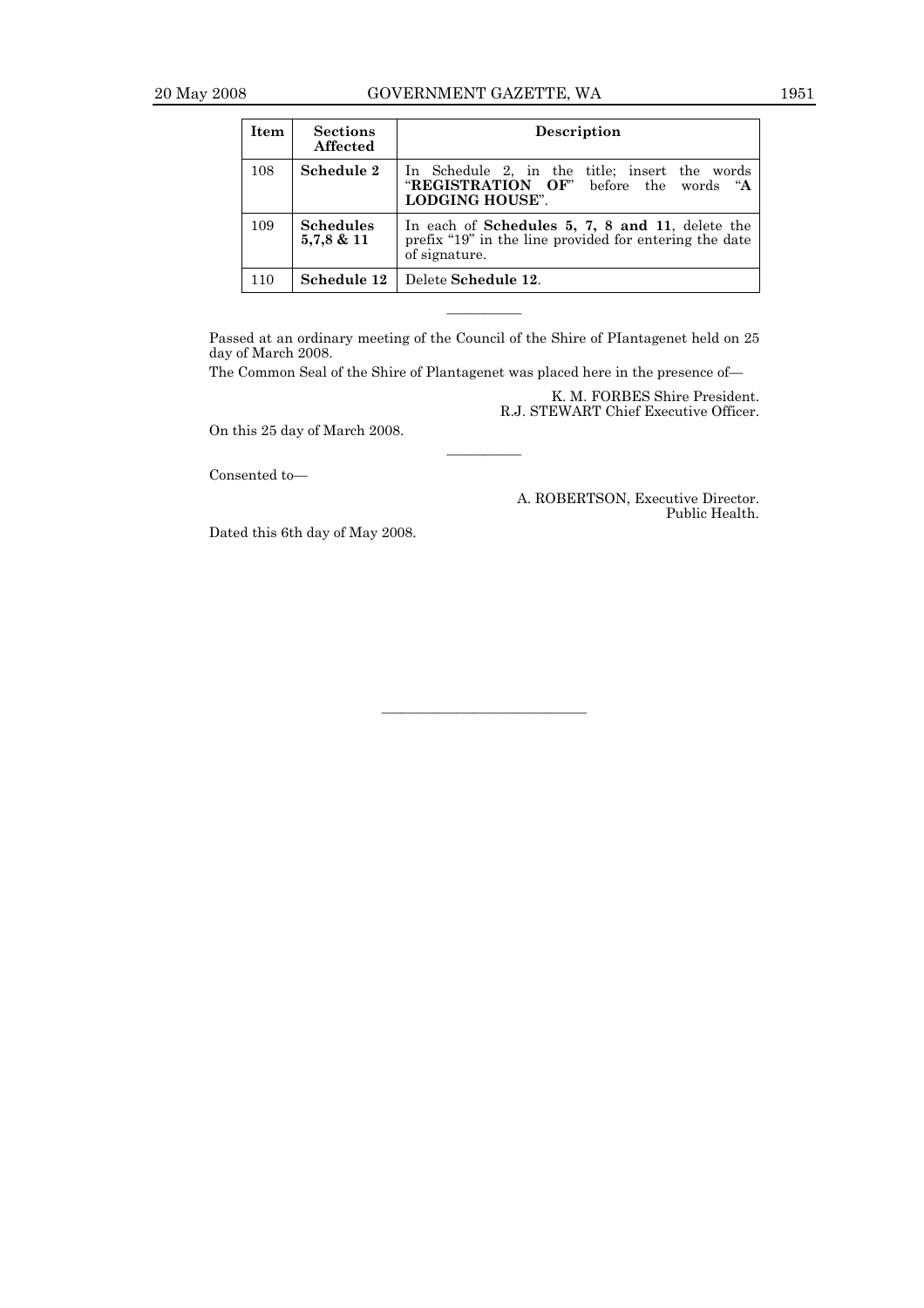## **— PART 2 —**

## **CONSUMER AND EMPLOYMENT PROTECTION**

**CE401\*** 

**ASSOCIATIONS INCORPORATION ACT 1987** 

REINSTATEMENT OF ASSOCIATION

Integrity Christian Church Inc.

Notice is hereby given that the incorporation of the above-named association has been re-instated pursuant to Section 35(4) of the *Associations Incorporation Act 1987*. Dated: 14 May 2008.

> ROBERT ALLEN, A/Director, Business Services for Commissioner for Consumer Protection.

## **ELECTORAL COMMISSION**

**EC401\*** 

**ELECTORAL ACT 1907** 

REGISTRATION OF POLITICAL PARTIES

CANCELLATION OF REGISTRATION

Community 1st (Inc)

Under section 62L(2)(a) of the *Electoral Act 1907* the Electoral Commissioner may cancel the registration of a political party if the Electoral Commissioner is satisfied on reasonable grounds that the party no longer exists.

The Commissioner is satisfied on reasonable grounds that Community  $1<sup>st</sup>$  (Inc) no longer exists.

Under section 62L(5) of the *Electoral Act 1907* the Electoral Commissioner is required to

- (a) give notice of the cancellation and the reasons for it to the secretary of the party;
- (b) give notice of the cancellation in the *Gazette*;

Notice in accordance with (a) has been given and this gazettal is in accordance with (b) above.

WARWICK GATELY AM, Electoral Commissioner.

## **HERITAGE**

#### **HR401\***

#### **HERITAGE OF WESTERN AUSTRALIA ACT 1990**

AMENDMENT OF AN ENTRY IN THE REGISTER OF HERITAGE PLACES

The entry in the Register of Heritage Places ("the Register") relating to *P2424, The Royal WA Institute for the Blind* located at 134 Whatley Crescent, Maylands ("the Place") has been amended pursuant to section 54 of the *Heritage of Western Australia Act 1990*.

The reason for the amendment is to provide a more accurate reflection of the land description as a consequence of subdivision resulting in the creation of Lot 890 on Deposited Plan 55030 and to exclude certain land that is no longer considered to be of heritage significance.

The amended land description of the Place is—

That portion of Lots 2, 3, 4 and 5 on Plan 1885 being part of the land contained in Certificate of Title Volume 2230 Folio 571 shown as Lot 890 on Deposited Plan 55030.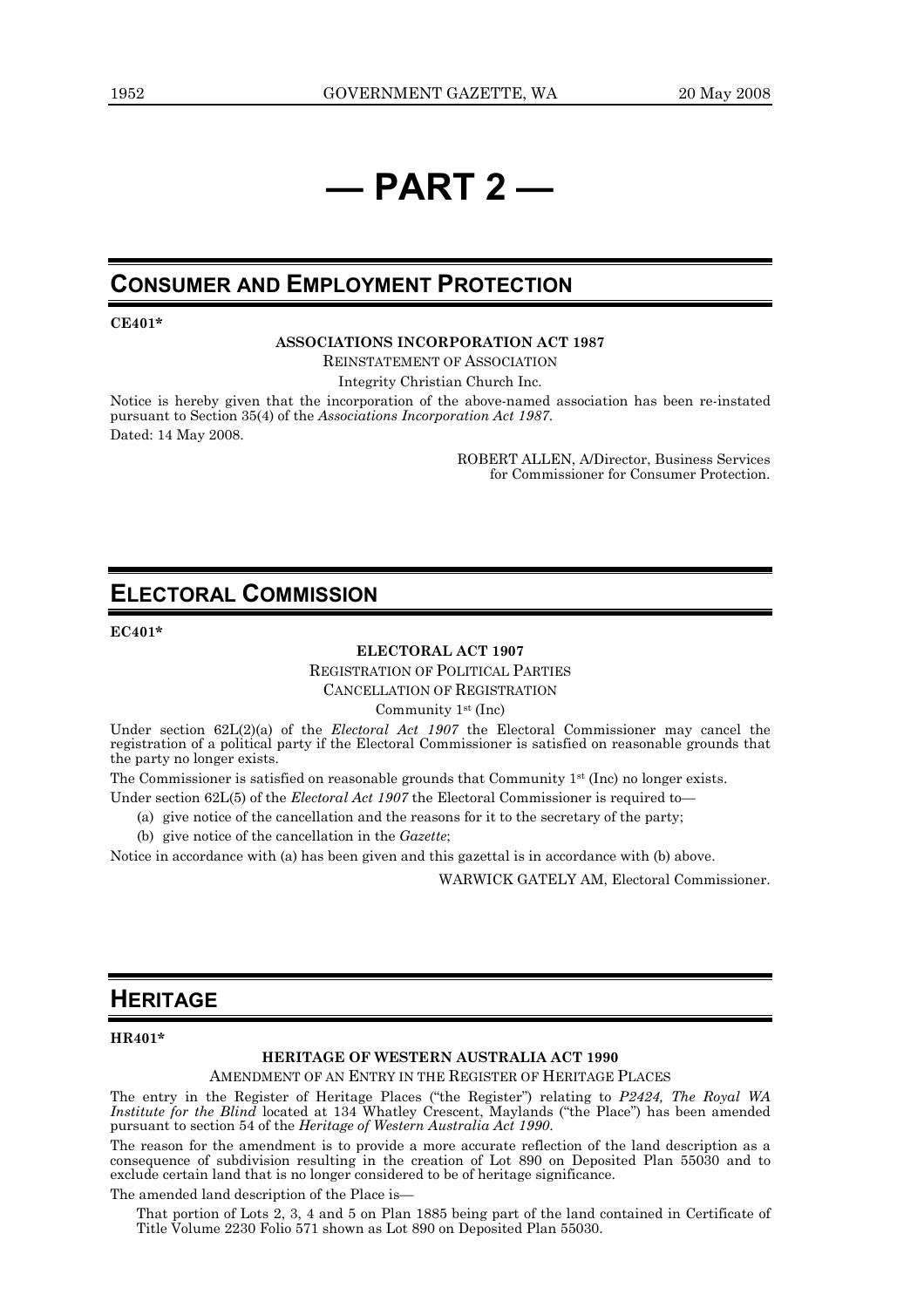#### NOTICE OF PLACE NOT TO BE ENTERED INTO THE REGISTER OF HERITAGE PLACES

Notice is hereby given in accordance with Section 52(1) of the *Heritage of Western Australia Act 1990* that, pursuant to direction from the Minister for Heritage, the place described in Schedule 1 shall not be entered in the Register of Heritage Places on a permanent basis.

#### **Schedule 1**

#### **Description of Place**

**Bona Vista** at 35 Glenroyd Street, Mount Lawley; Lot 14 on Deposited Plan 24591 being the whole of the land contained in C/T V 2204 F 416.

Submissions in relation to the proposal are invited from persons generally. Submissions must be in writing and should be forwarded to the address set out below not later than 5pm on 11 June 2008.

> IAN BAXTER, Director, Office of the Heritage Council of W.A., 108 Adelaide Terrace, East Perth WA 6004.

20 May 2008.

## **JUSTICE**

#### **JU401\***

#### **JUSTICES OF THE PEACE ACT 2004**

#### **RESIGNATIONS**

It is hereby notified for public information that the Minister has accepted the resignation of—

Keith Wilfred Ellett of 9 Hannan Place, Huntingdale

from the Office of Justice of the Peace for the State of Western Australia.

RAY WARNES, Executive Director, Court and Tribunal Services.

## **LOCAL GOVERNMENT**

#### **LG401\***

### *SHIRE OF TAMMIN*

#### APPOINTMENTS

It is hereby notified for public information that the following persons have been appointed—

Registration Officers under the *Dog Act 1976*—

- Julie Susanne Oliver
- Myra Tisha Hand

Authorised Officers under the *Dog Act 1976* & Regulations, *Control of Off-Road Vehicles Act 1978* & Regulations, *Litter Act 1979* & Regulations, Shire of Tammin Local Laws, *Local Government Act 1995* (Section 3.39, 9.10, 9.11, 9.15); Section 449 of the *Local Government (Miscellaneous Provisions) Act 1960*; Section 59 (2) (a) of the *Bush Fires Act 1954* and Section 64 (1) of the *Cemeteries Act 1986*; Section 3,28 &3.29 of the *Local Government Act 1995*; Sections 9.13, 9.16, 9.17 of the *Local Government Act 1995* and Section 3.39 of the *Local Government Act 1995*—

• Thomas Francis Findlay

Dated: 15 May 2008.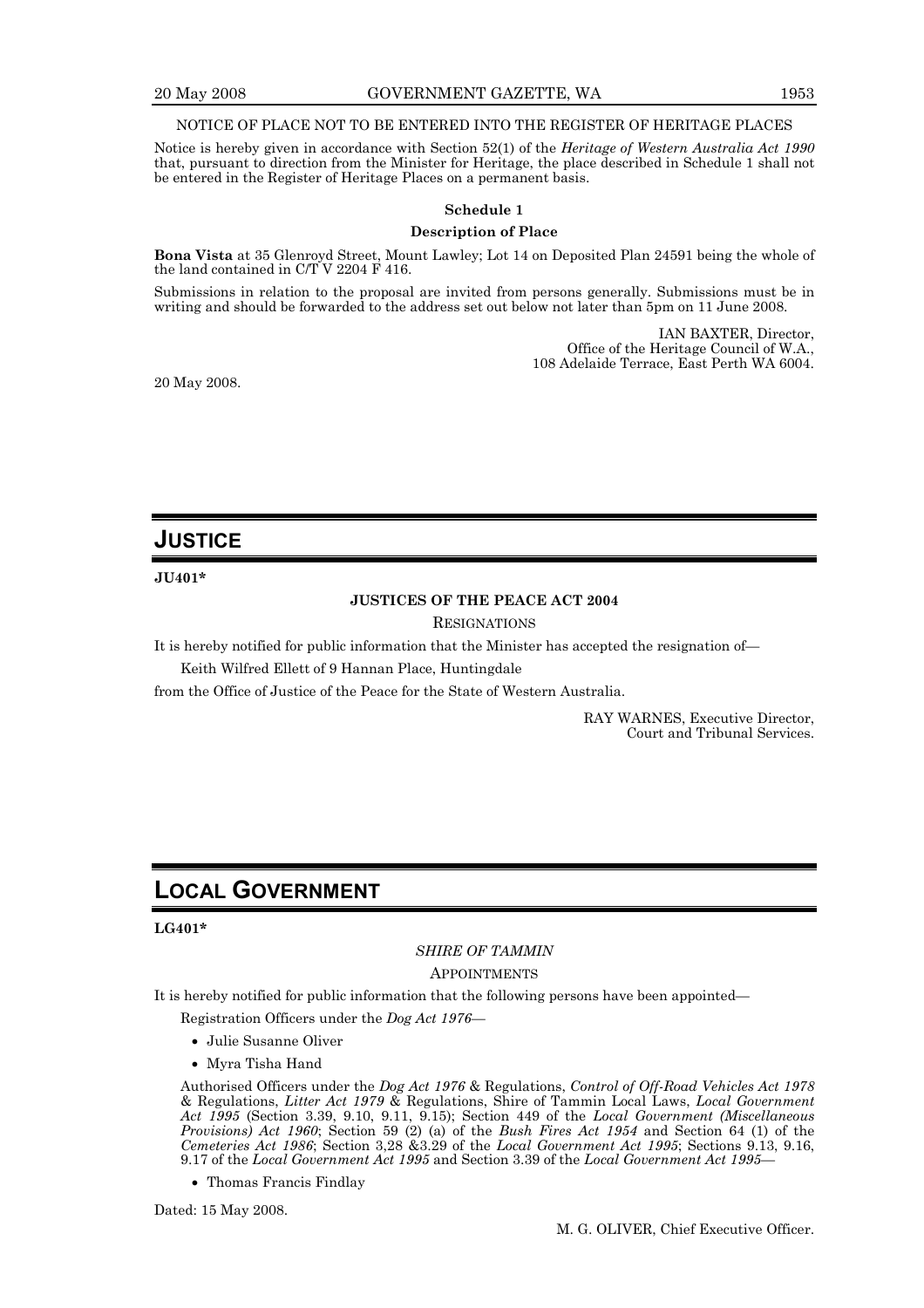## **MARINE/MARITIME**

**MX401\*** 

#### **WESTERN AUSTRALIAN MARINE ACT 1982**

BOATING PROHIBITED AREA

*City of Mandurah* 

Halls Head

Department for Planning and Infrastructure, Fremantle WA, 20 May 2008.

Acting pursuant to the powers conferred by Section 66 of the *Western Australian Marine Act 1982*, the department hereby revokes item (3) of Notice TR401 as published in the *Government Gazette* on 18 August 1995 and hereby closes the following area of water to all craft until further notice—

**Halls Head Beach:** All the waters of the Indian Ocean bounded by lines starting from a point 32°31.173'S, 115°42.120'E (on the foreshore at Halls Head) and extending to 32°31.109'S, 115°42.140'E (approximately 120m north), then to 32°31.227'S, 115°42.411'E (approximately 475m west-south-west), then to 32°31.254'S, 115°42.407'E (approximately 50m south on the Janis Street groyne). All coordinates based on GDA 94.

> DAVID HARROD, General Manager, Marine Safety, Department for Planning and Infrastructure.

**MX402\*** 

#### **WESTERN AUSTRALIAN MARINE ACT 1982**

———————————

BOATING PROHIBITED AREA

#### *City of Mandurah*

Mandurah Ocean Marina

Department for Planning and Infrastructure, Fremantle WA, 20 May 2008.

Acting pursuant to the powers conferred by Section 66 of the *Western Australian Marine Act 1982*, the department hereby revokes Notice MX403 as published in the *Government Gazette* on 10 November 2006 and hereby closes the following area of water to all craft until further notice—

**Mandurah Ocean Marina:** All the waters of the marina which lie to the south-east of a line drawn between points 32° 31.523' S, 115° 43.013' E and 32° 31.508' S, 115° 43.030' E. All coordinates based on GDA 94.

> DAVID HARROD, General Manager, Marine Safety, Department for Planning and Infrastructure.

**MX403\*** 

Water Skiing—

#### **WESTERN AUSTRALIAN MARINE ACT 1982 NAVIGABLE WATERS REGULATIONS 1958**  WATER SKI AREA

———————————

*City of Mandurah* 

Comet Bay

Department for Planning and Infrastructure, Fremantle WA, 20 May 2008.

Acting pursuant to the powers conferred by Regulation 48A of the *Navigable Waters Regulations 1958*, the department hereby revokes Notice TR401 as published in the *Government Gazette* on 2 October 1998 and defines and sets aside the following area of Navigable Water for the purpose of

**Comet Bay:** The waters of Comet Bay between Robert Point and Becher Point including the designated water ski take-off area but excluding—

- all other waters within 200 metres of the shore,
- all the waters within a radius of 800 metres of the seaward ends of the Mandurah Estuary entrance groynes,
- all the waters within 100 metres of Bight Reef.

The area designated as a water ski take-off area lies between the seaward prolongation of the boundary between Lot 10 and Lot 11 Ormsby Terrace, Silver Sands, and the seaward prolongation of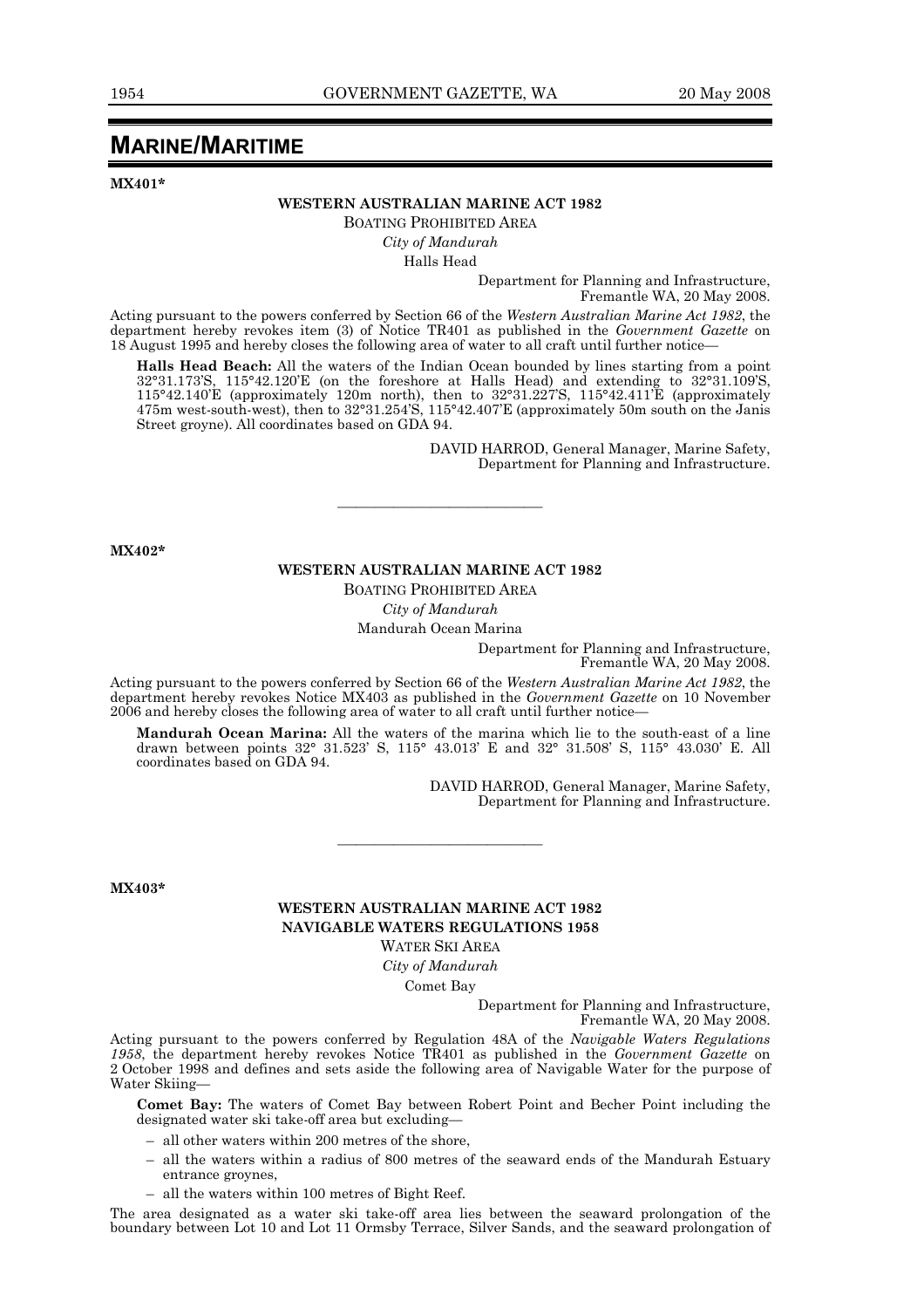the boundary between Lot 3 and Lot 42 Ormsby Terrace, a distance along the shore of approximately 165 metres. Bathing shall be prohibited within the water ski take-off area.

> DAVID HARROD, General Manager, Marine Safety, Department for Planning and Infrastructure.

**MX404\*** 

#### **WESTERN AUSTRALIAN MARINE ACT 1982**

———————————

BOATING PROHIBITED AREA

*Shire of Esperance* 

Bandy Creek Boat Harbour

Department for Planning and Infrastructure, Fremantle WA, 20 May 2008.

Acting pursuant to the powers conferred by Section 66 of the *Western Australian Marine Act 1982*, the department hereby revokes Notice MX402 as published in the *Government Gazette* on 27 November 2007 and hereby closes the following area of water to all craft until further notice—

**Bandy Creek Boat Harbour:** All those waters of Bandy Creek Boat Harbour bounded by lines commencing at a point 33°49.911'S, 121°56.067'E (on the southern foreshore of the harbour basin); thence northerly to a point 33°49.895'S, 121°56.078'E; thence westerly to 33°49.898'S, 121°56.014'E (on the eastern side of the navigation channel); thence south-westerly to 33°49.988'S, 121°55.973'E; thence easterly to 33°49.994'S, 121°56.004'E (on the foreshore on the eastern side of the harbour entrance); thence north-easterly to 33°49.922'S, 121°56.037'E; thence north-easterly back to the point of commencement. All coordinates based on GDA 94.

> DAVID HARROD, General Manager, Marine Safety, Department for Planning and Infrastructure.

## **MINERALS AND PETROLEUM**

**MP401\*** 

Commonwealth of Australia **PETROLEUM (SUBMERGED LANDS) ACT 1967**  NOTICE OF EXPIRY

———————————

Exploration Permit Nos. WA-301-P, WA-304-P and WA-305-P expired on 22 April 2008.

W. L. TINAPPLE, Director Petroleum and Royalties Division.

**MP402\*** 

Commonwealth of Australia **PETROLEUM (SUBMERGED LANDS) ACT 1967**  NOTICE OF EXPIRY

Exploration Permit No. WA-303-P expired on 24 April 2008.

W. L. TINAPPLE, Director Petroleum and Royalties Division.

**MP403\*** 

Commonwealth of Australia **PETROLEUM (SUBMERGED LANDS) ACT 1967**  GRANT OF EXPLORATION PERMIT

———————————

Exploration Permit number WA-410-P has been granted to Santos Offshore Pty Ltd, Chevron Australia (W07-5) Pty Ltd and Inpex Browse Ltd to have effect for a period of six (6) years from 5 May 2008.

W. L. TINAPPLE, Director Petroleum and Royalties Division.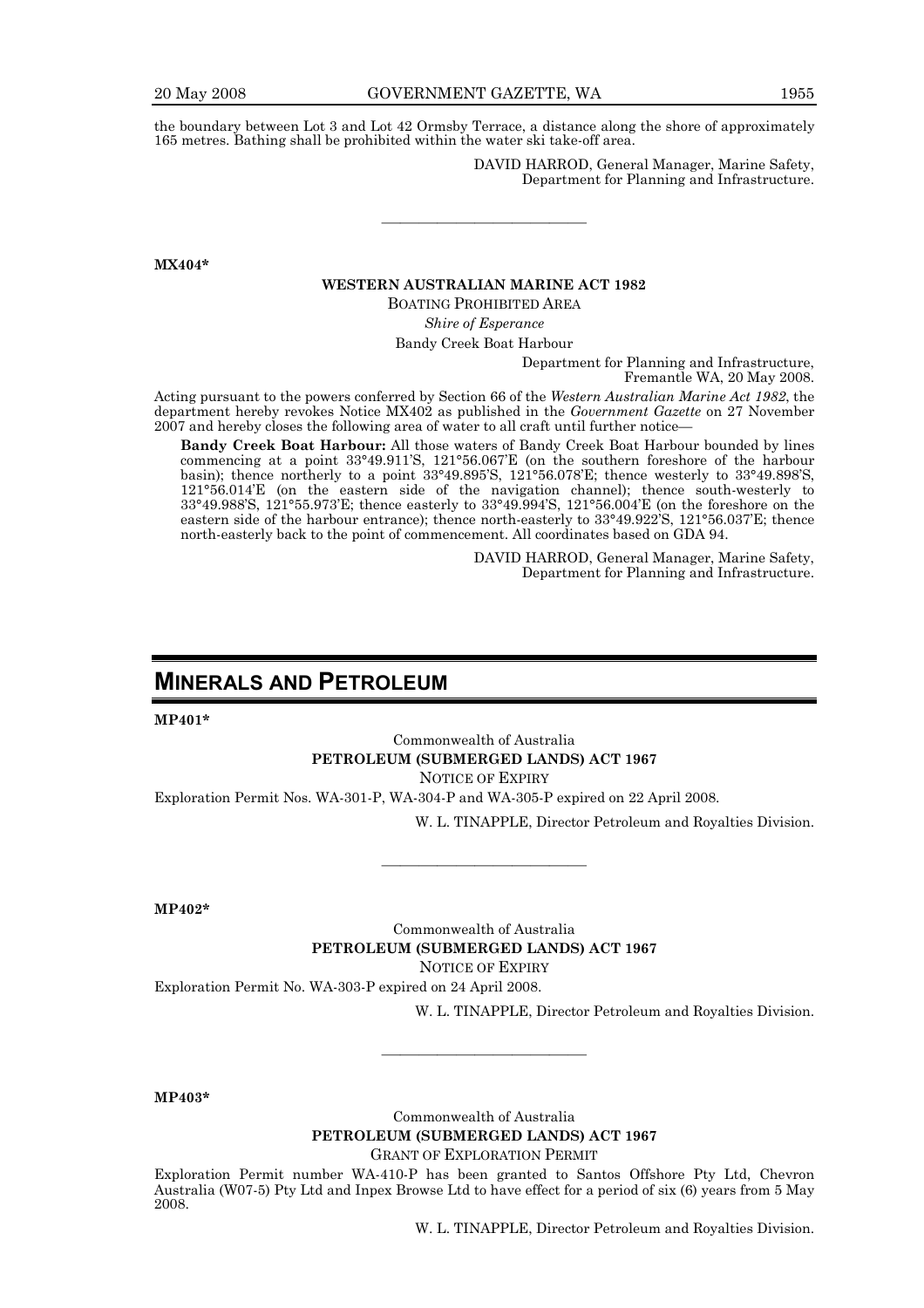#### **MP404\***

Commonwealth of Australia

#### **PETROLEUM (SUBMERGED LANDS) ACT 1967**

#### GRANT OF EXPLORATION PERMIT

Exploration Permit number WA-411-P has been granted to Santos Offshore Pty Ltd, Beach Petroleum Limited and Inpex Browse Ltd to have effect for a period of six (6) years from 5 May 2008.

W. L. TINAPPLE, Director Petroleum and Royalties Division.

**MP405\*** 

Commonwealth of Australia

———————————

#### **PETROLEUM (SUBMERGED LANDS) ACT 1967**

#### PROHIBITION OF ENTRY INTO A SAFETY ZONE

I, William Lee Tinapple, the Director Petroleum and Royalties Division of the Department of Industry and Resources of the said State by instrument of delegation dated 25 July 2007, and pursuant to section 119 of the above Act, hereby prohibit all vessels other than vessels under control of the registered holders of Production Licence WA-28-L, vessels operated by authorised persons who are exercising powers under Division 6A of Part III section 140 (A) (1) of the above Act and Australian Customs Vessels defined as Commonwealth ships under the *Australian Customs Act 1901* from entering or remaining in the area of the safety zone without the consent in writing of the Director, Petroleum and Royalties Division.

This safety zone, comprising the FPSO 280m plus 500m Safety Zone, extends to a distance of seven hundred and eighty metres (780m) radiused from the Internal Turret of the Vincent FPSO.

GDA94 Coordinates 21°26'02.399"S 114°04'01.382''E radius 780m

The Safety Zone remains in force for the duration of the above operational activities.

Where an unauthorised vessel enters or remains in the safety zone specified in contravention of this instrument, the owner and the person in command or in charge of the vessel are each guilty of an offence against section 119 of the Act and are punishable, upon conviction, by a fine not exceeding \$100,000 or imprisonment for a term not exceeding 10 years, or both, pursuant to section 119(3) of the Act.

Dated this 15th day of May 2008.

Made under the *Petroleum (Submerged Lands) Act 1967* of the Commonwealth of Australia.

WILLIAM LEE TINAPPLE, Director Petroleum and Royalties Division.

## **PLANNING AND INFRASTRUCTURE**

**PI401\*** 

#### **PLANNING AND DEVELOPMENT ACT 2005**

METROPOLITAN REGION SCHEME

NOTICE OF REVOCATION

Kelmscott Town Centre

File: 810-2-22-2

The Western Australian Planning Commission acting pursuant to clause 32 of the Metropolitan Region Scheme has resolved to revoke its resolution 61 for Kelmscott Town Centre in the City of Armadale, as published on Page 1357 of the *Government Gazette* dated 22 April 2005.

> MOSHE GILOVITZ, Secretary, Western Australian Planning Commission.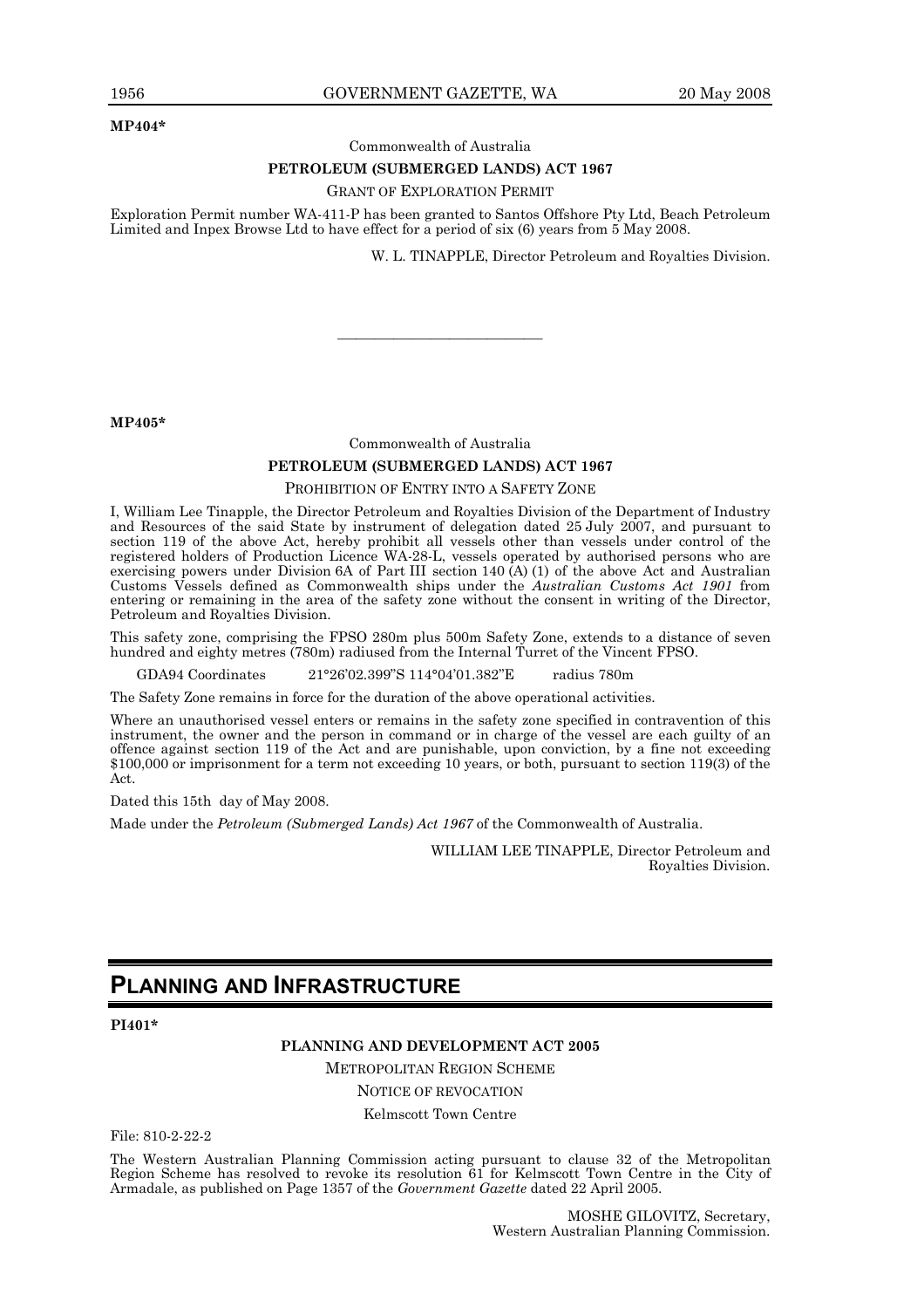#### **PI402\***

#### **PLANNING AND DEVELOPMENT ACT 2005**

APPROVED LOCAL PLANNING SCHEME AMENDMENT

*Shire of Brookton* 

Town Planning Scheme No. 3—Amendment No. 6

Ref: 853/4/6/3 Pt 6

It is hereby notified for public information, in accordance with section 87 of the *Planning and Development Act 2005* that the Minister for Planning and Infrastructure approved the Shire of Brookton local planning scheme amendment on 8 April 2008 for the purpose of-

- 1. Rezoning Lot 265 Cumming Road, Brookton from Rural Townsite to Residential (R10).
- 2. Amending the Scheme Map accordingly.

L. R. EYRE, Shire President. G. A. CLARK, Chief Executive Officer.

**PI403\*** 

#### **PLANNING AND DEVELOPMENT ACT 2005**

———————————

APPROVED LOCAL PLANNING SCHEME AMENDMENT

*Shire of Brookton* 

Town Planning Scheme No. 3—Amendment No. 7

Ref: 853/4/6/3 Pt 7

It is hereby notified for public information, in accordance with section 87 of the *Planning and Development Act 2005* that the Minister for Planning and Infrastructure approved the Shire of Brookton local planning scheme amendment on 8 April 2008 for the purpose of—

- 1. Rezoning Lot 1 Lennard Street, Brookton and Lot 40 Monger Street, Brookton from 'Public Purpose Reserve' to 'Rural Townsite'.
- 2. Amending the Scheme Map accordingly.

L. R. EYRE, Shire President. G. A. CLARK, Chief Executive Officer.

## **WATER/SEWERAGE**

#### **WA401\***

#### **WATER AGENCIES (POWERS) ACT 1984**

TRIAL BIOSOLIDS STORAGE FACILITY

*Shire of Moora* 

Authorisation to construct Trial Biosolids Storage Facility

In accordance with the provisions of the *Water Agencies (Powers) Act 1984*, the Minister for Water Resources has authorised the Water Corporation to construct the Trial Biosolids Storage Facility, comprising of—

- An access and earthworks pad with concrete loading apron and two biosolids storage sheds; and
- A drainage system with monitoring pits and a sump to collect, monitor and store leachate.

The location of the proposed Works will be within the Shire of Moora, with the Works located within Lot M1239.

The Notice of Proposal to construct the Works was advertised on 7 December 2007.

When completed, the Works will improve the management of biosolids within the shires Moora and Victoria Plains.